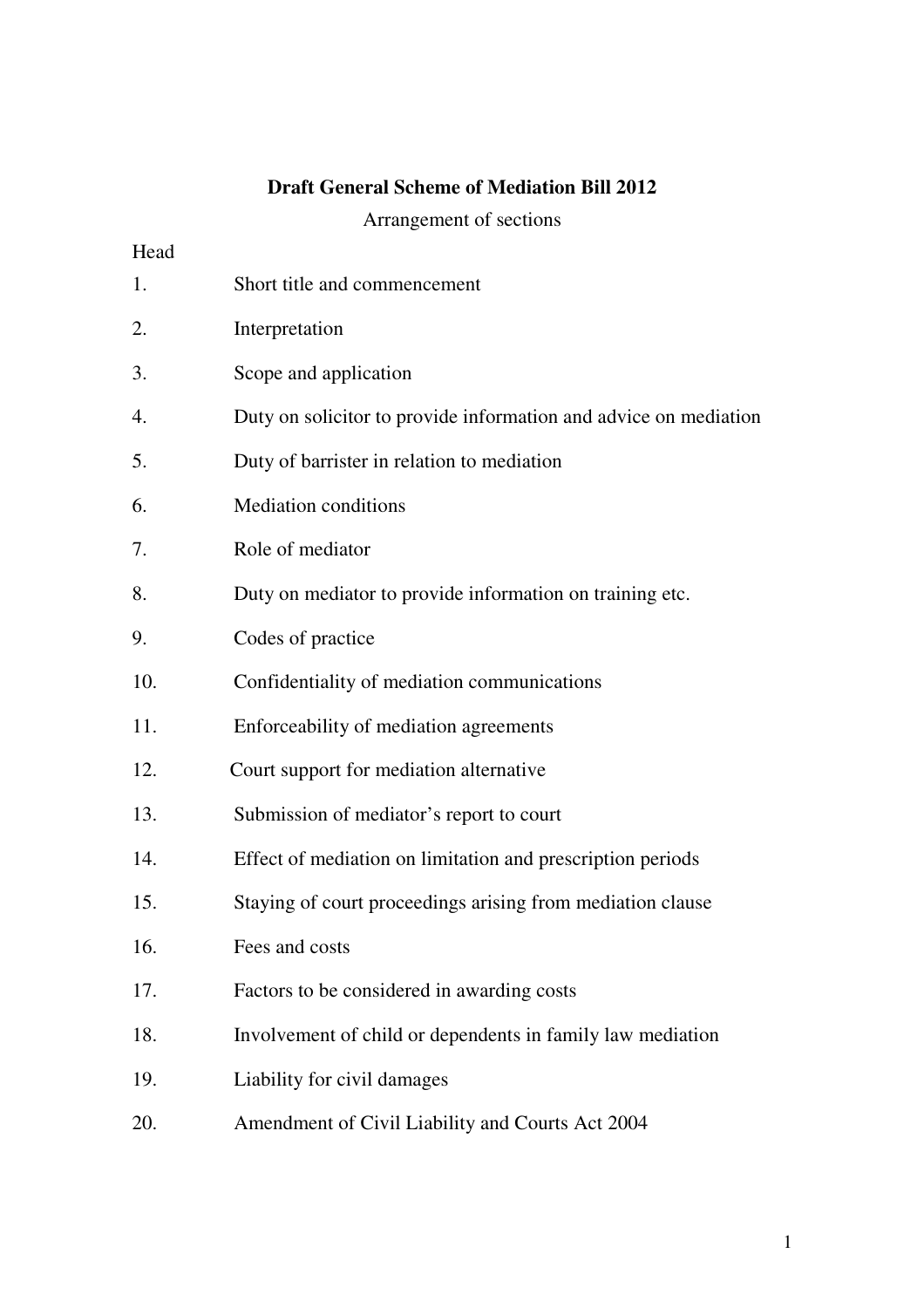# **Head 1 – Short title and commencement**

## **Provide that:**

1. (1) This Act may be cited as the Mediation Act 2012.

(2) This Act comes into operation on such day or days as the Minister may appoint by order or orders either generally or with reference to any particular purpose or provision, and different days may be so appointed for different purposes or provisions.

# **Explanatory note**

This is a standard provision.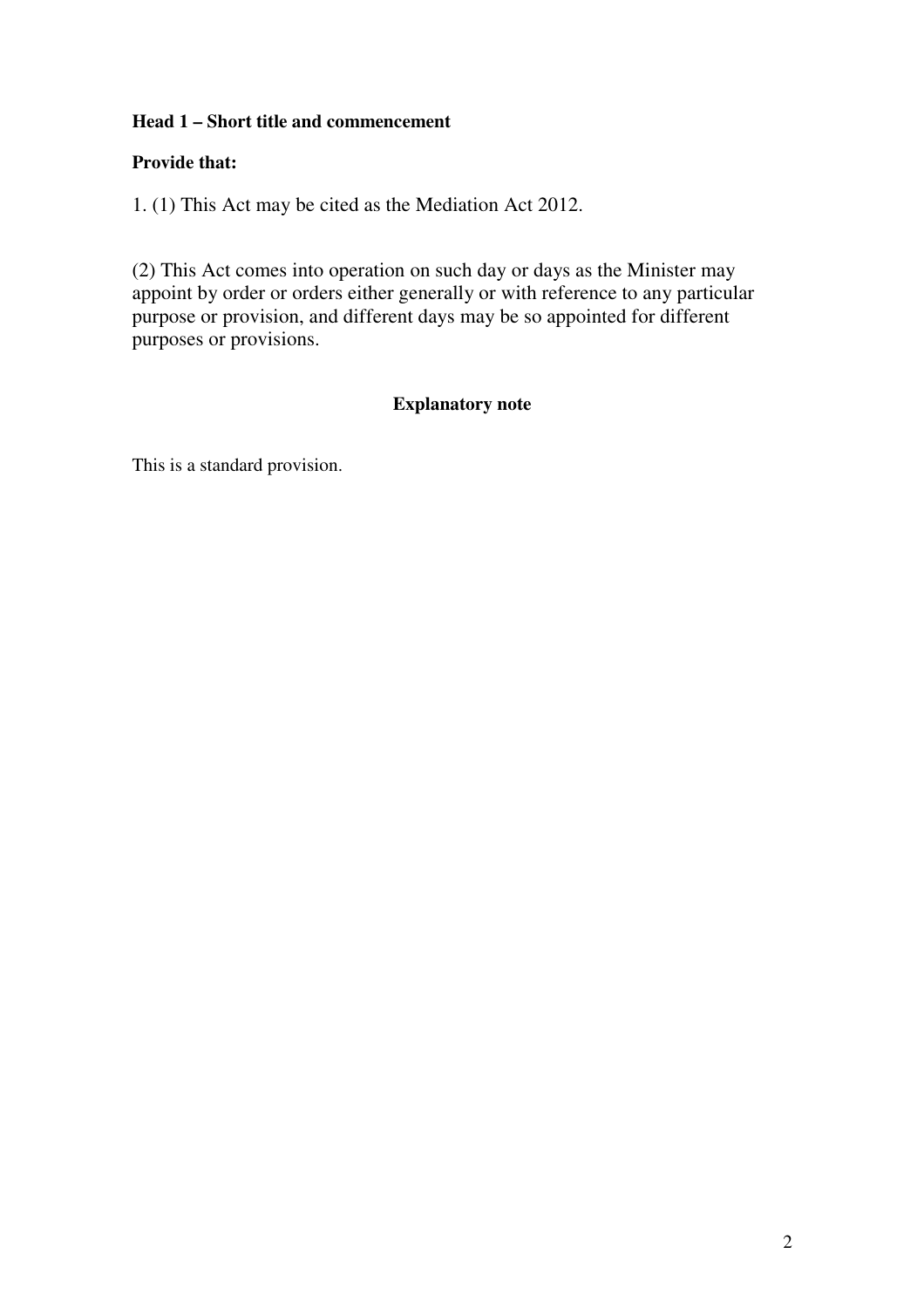# **Head 2 – Interpretation**

## **Provide that:**

2. In this Act —

"civil proceedings" include commercial proceedings, proceedings in relation to boundary disputes between adjoining landowners and proceedings before a tribunal other than a Tribunal of Enquiry.:

"commercial proceedings" include a claim under section 205 of the Companies Act 1963;

"dispute" subject to Head 3, means any civil or commercial dispute that could give rise or has given rise to civil proceedings;

"family law dispute" means a dispute that could give rise to family law proceedings in court;

"mediator" means a person who assists parties to reach a voluntary agreement to resolve their dispute whilst acting at all times in accordance with the principles of impartiality, integrity, fairness and confidentiality, with respect for all parties involved in the mediation.

"mediation" means a facilitative and confidential process in which a mediator assists parties to a dispute to attempt by themselves, on a voluntary basis, to reach a mutually acceptable and voluntary agreement to resolve their dispute.; $<sup>1</sup>$ </sup>

"mediation communications" include —

 1 A number of alternative definitions for "mediation" are available including:

<sup>1.</sup> EU Mediation Directive - DIRECTIVE 2008/52/EC

<sup>&#</sup>x27;Mediation' means a structured process, however named or referred to, whereby two or more parties to a dispute attempt by themselves, on a voluntary basis, to reach an agreement on the settlement of their dispute with the assistance of a mediator.

<sup>2.</sup> Folberg and Taylor - Mediation: A Comprehensive Guide to Resolving Conflict without Litigation

<sup>&</sup>quot;Mediation means a process by which the participants, together with the assistance of a neutral third person or persons, systematically isolate disputed issues in order to develop options, consider alternatives, and reach a consensual settlement that will accommodate their needs.)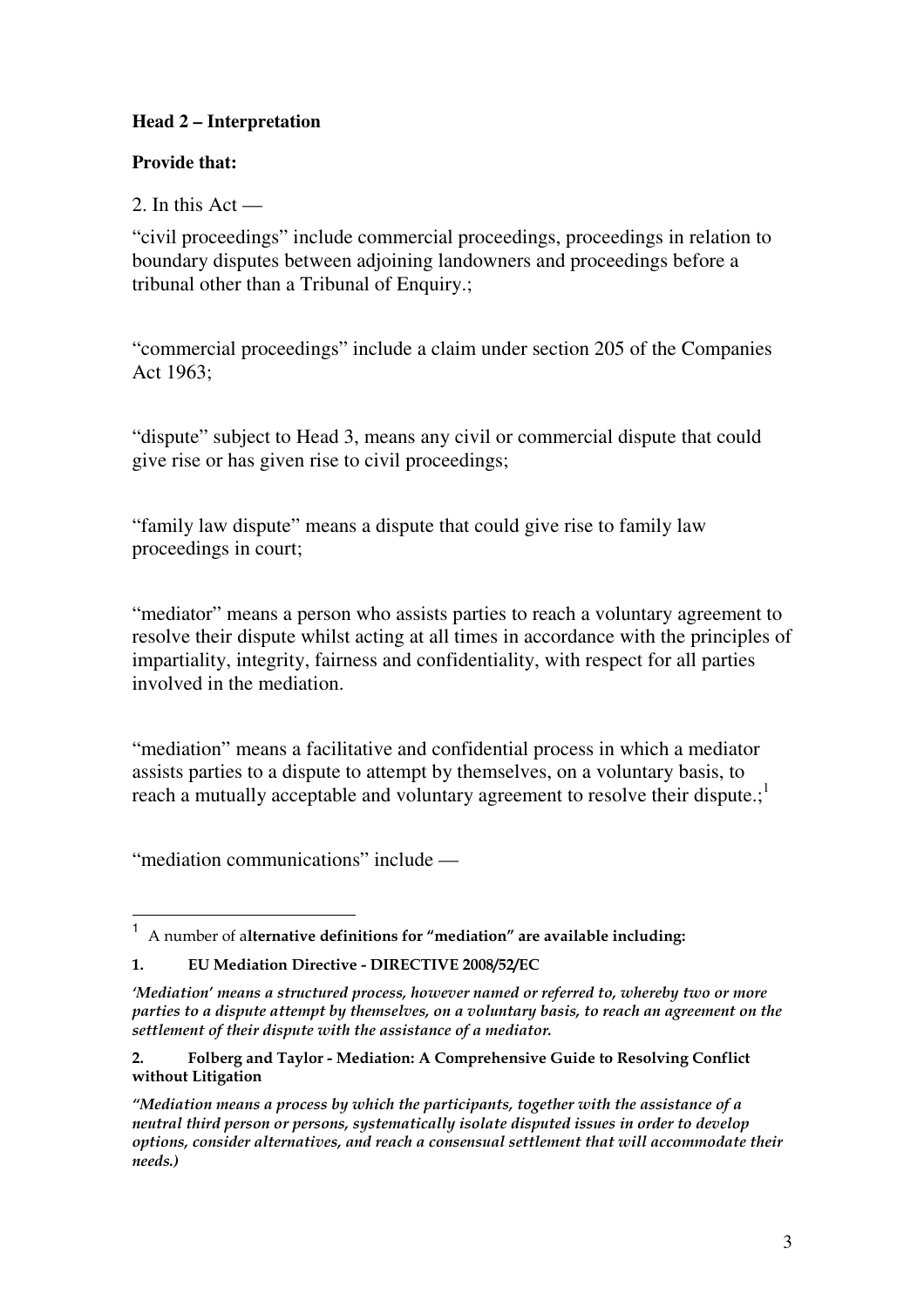(a) statements that are made orally or in writing or other recorded activity by a mediator, party or non-party participant, and

(b) communications to initiate a mediation process and other communications arising out of or in connection with a mediation process;

"Minister" means the Minister for Justice and Equality;

'non-party participant' means a person, other then a party or mediator, who participates in a mediation.

"party" includes an individual and a legal person and, without prejudice to the generality of that definition, includes the State, a Government Department, a local authority, any other body established by or under an enactment (including a company), and an unincorporated body (including a partnership or club).

## **Explanatory note**

"**civil proceedings"**: while the term "civil proceedings" is normally understood in this jurisdiction to include proceedings relating to commercial disputes, EU instruments such as the Mediation Directive refer to mediation in "civil and commercial matters"; Statutory Instrument 209 of 2011 which transposes the Directive also makes reference to "civil or commercial" proceedings. The definition makes specific reference to boundary disputes between adjoining landowners, a frequent source of potential litigation and to proceedings before any tribunal which is not a Tribunal of Enquiry.

**"commercial proceedings":** as recommended by the LRC, commercial proceedings has been defined to include reference to shareholder disputes (minority shareholder oppression under the Companies Act 1963).

 "**dispute**": the definition of "dispute" is intended to implement the recommendation in paragraph 2.51 of the LRC Report, which is based on the general definition of "civil and commercial matters" in the 2000 EU "Brussels I" Regulation No.44/2001 on jurisdiction and the recognition and enforcement of judgments in civil and commercial matters, and (in respect of mandatory statutory requirements) the text in the European Communities (Unfair Terms in Consumer Contracts) Regulations 1995 (SI No.27 of 1995).

The definition is subject to the provisions of Head 3 which implements the recommendation in the LRC Report that the definition of dispute be subject to a number of exclusions: firstly, where employment disputes are being dealt with through the alternative dispute processes of the Labour Relations Commission or the Labour Court; secondly, the Bill is not intended to replace any mediation or other dispute-resolution process which is already provided for under any other enactment; thirdly, in relation to tax or customs matters. In addition, mediation cannot be used to avoid any mandatory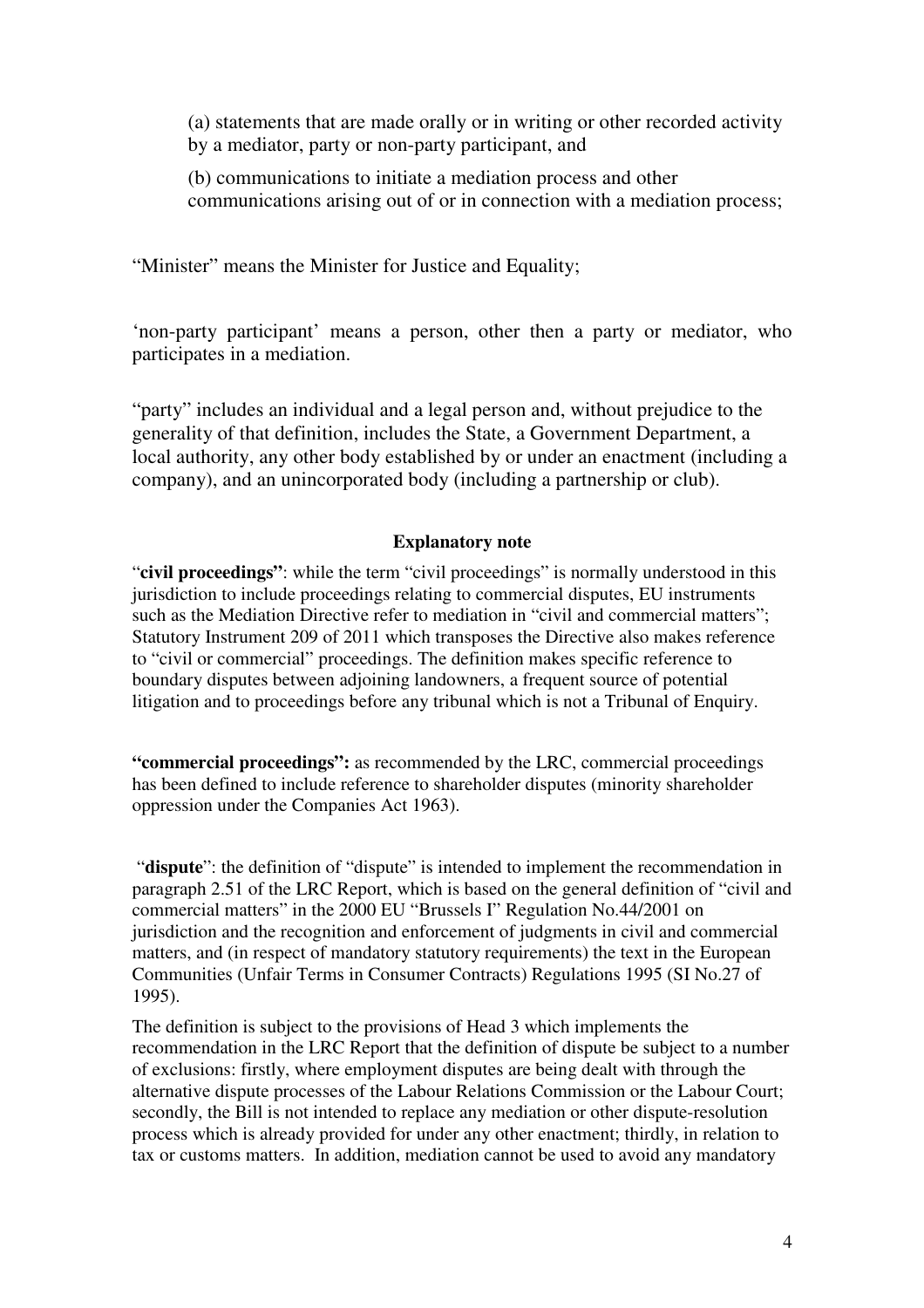constitutional or statutory requirements. These three exceptions have been grouped at Head 3.

**"family law proceedings**": The LRC Bill included a definition of "family law proceedings" that made reference to the definition included in the draft Courts (Consolidation and Reform) Bill 2010 contained in the Commission's Report on Consolidation and Reform of the Courts Acts (LRC 97-2010). This definition has not been retained in the General Scheme; the reference to family law proceedings will have its ordinary, and well-understood, meaning.

"mediator": The LRC Bill does not include a definition of mediator. However, it is considered that such a definition would be helpful. It is based on a similar definition in the Code of Practice for the Mediators Institute of Ireland.

**"mediation":** this implements paragraph 2.37 of the LRC Report to the effect that mediation is a facilitative and confidential process in which the parties attempt by themselves, on a voluntary basis, to reach a mutually acceptable agreement to resolve their dispute with the assistance of an independent third party, called a mediator. This takes account of section 6(e) of the LRC Bill which provides that "a mediator or conciliator shall be neutral and impartial…". As indicated in the footnote a number of other definitions of "mediation" are possible.

**"mediation communications":** the definition of "mediation communications", which is connected with the specific form of confidentiality for mediation set out in section 7 of the LRC Bill, implements the recommendations in paragraphs 3.46 and 3.47 of the LRC Report.

**"non-party participant":** the definition of "non-party participant" implements the recommendation in paragraph 3.54 of the LRC Report: see also Head 5(5)] on the involvement of a non-party participant in a mediation process.

**"party":** the definition implements the recommendation in paragraph 2.16 of the LRC Report that, to avoid any doubt, the Bill applies to disputes involving individuals and also legal persons, whether the State, a Government Department, a local authority, any other body established by or under an enactment (such as a company) and an unincorporated body (including a partnership or club).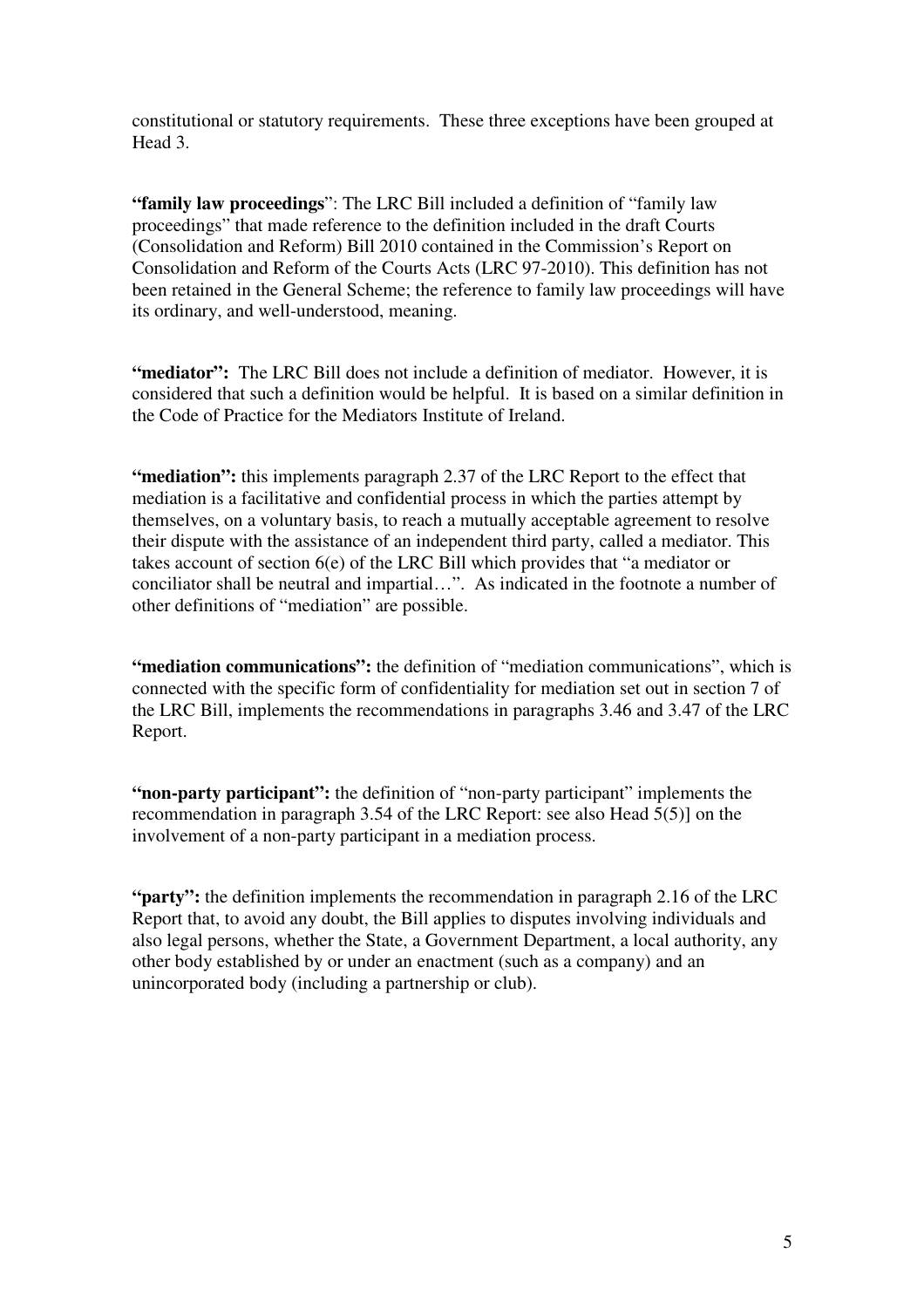# **Head 3 – Scope and application**

# **Provide that:**

3. (1) This Act shall not apply to—

(a) an arbitration within the meaning of the Arbitration Act 2010,

(b) an employment-related dispute referred that falls under the functions currently exercised by the Employment Appeals Tribunal, the Labour Relations Commission, the Labour Court, the National Employment Rights Authority and the Equality Authority and their successors;

(c) any dispute relating to the payment of any tax or customs charge;

(2) Nothing in this Act shall be construed as replacing any mediation or other dispute-resolution process which is provided for in any enactment or otherwise.

(3) Nothing in this Act shall be construed as permitting a mediation process to negate any rights or avoid any obligations of the parties in respect of which the parties themselves are not free to decide under any enactment or instrument.

## **Explanatory note**

## **Subhead 1**

Subhead (1)(a) implements the recommendation in paragraph 2.16 of the LRC Report that the Act should not, in general, apply to or affect arbitration within the meaning of the Arbitration Act 2010. Subhead (1)(b) implements paragraph 2.48, i.e. that the Act should not apply to any dispute arising within an employment context referred to statutory dispute-resolution processes such as those provided by the Labour Relations Commission, the Labour Court or other statutory employment bodies . Subhead (1)(c) provides that the Act should not apply to any dispute arising from tax or customs legislation.

## **Subhead (2)**

This implements the recommendation in paragraph 2.52 of the LRC Report that the Act is not intended to be interpreted as replacing any mediation or other dispute-resolution process which is already provided under any other enactment or under any other agreed dispute resolution process**.** As noted in the LRC Report, a number of existing statutes already provide for forms of mediation or dispute-resolution outside court proceedings. These include dispute-resolution processes concerning equality matters under the Employment Equality Acts 1998 to 2008 and the Equal Status Acts 2000 to 2008; landlord and tenant disputes under the Residential Tenancies Act 2004; assessment of needs under the Disability Act 2005; and resolution of certain complaints by mediation under the Medical Practitioners Act 2007. In addition, the Multi-Unit Developments Act 2011 contains provisions for a mediation conference to settle disputes. The inclusion of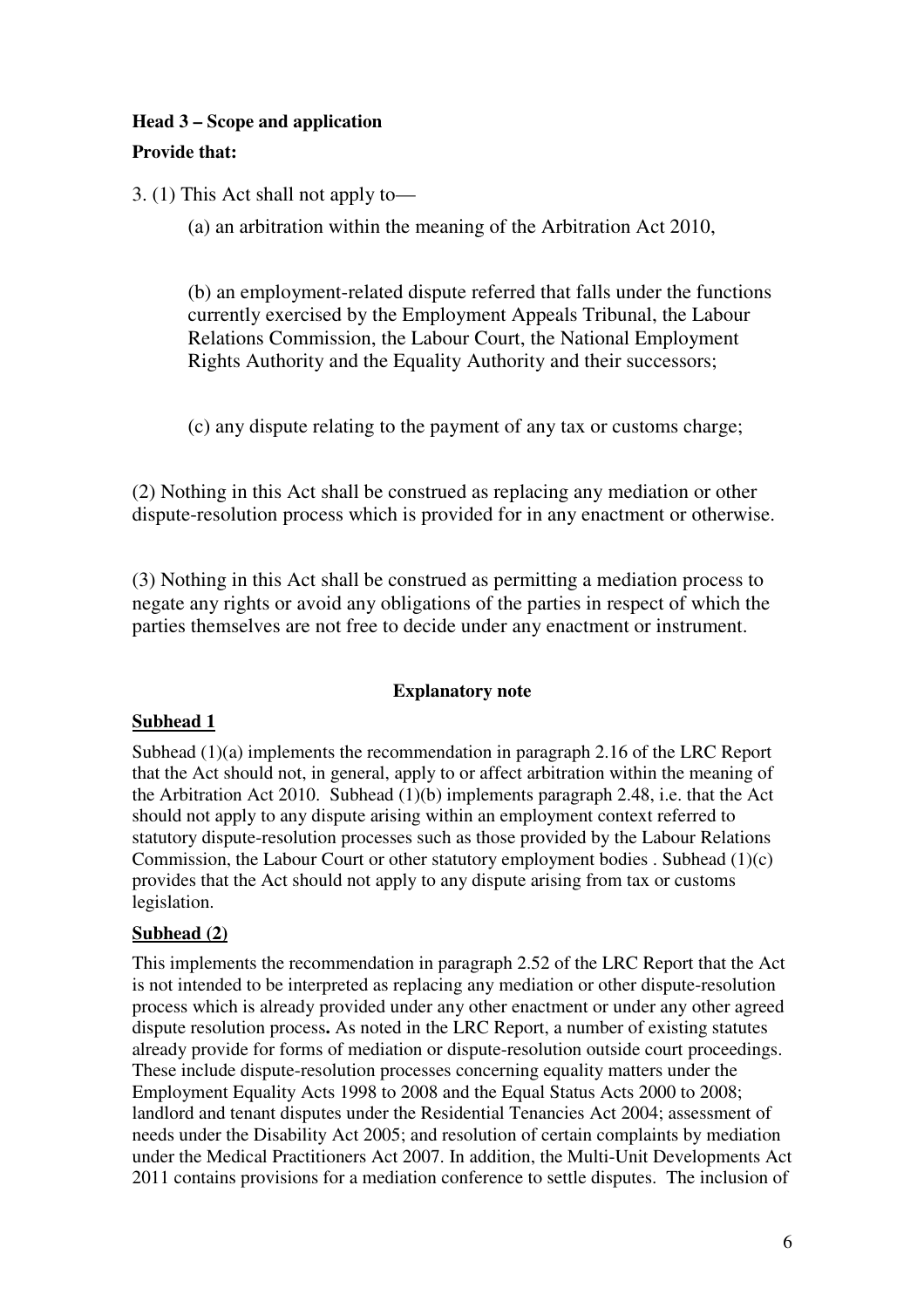the term "or otherwise" is necessary to cover, for example, situations where an internal dispute resolution mechanism is part of an employment contract.

# **Subhead (3)**

This subhead provides, in line with the LRC Report, that a mediation process cannot be used to avoid any mandatory constitutional or statutory requirements. The rationale behind the provision stems from the EC Mediation Directive of 2008 which states that the Directive should apply to processes whereby two or more parties to a dispute attempt by themselves, on a voluntary basis, to reach an amicable agreement on the settlement of their dispute with the assistance of a mediator. It should not, however, apply to rights and obligations on which the parties themselves are not free to decide under the relevant applicable law.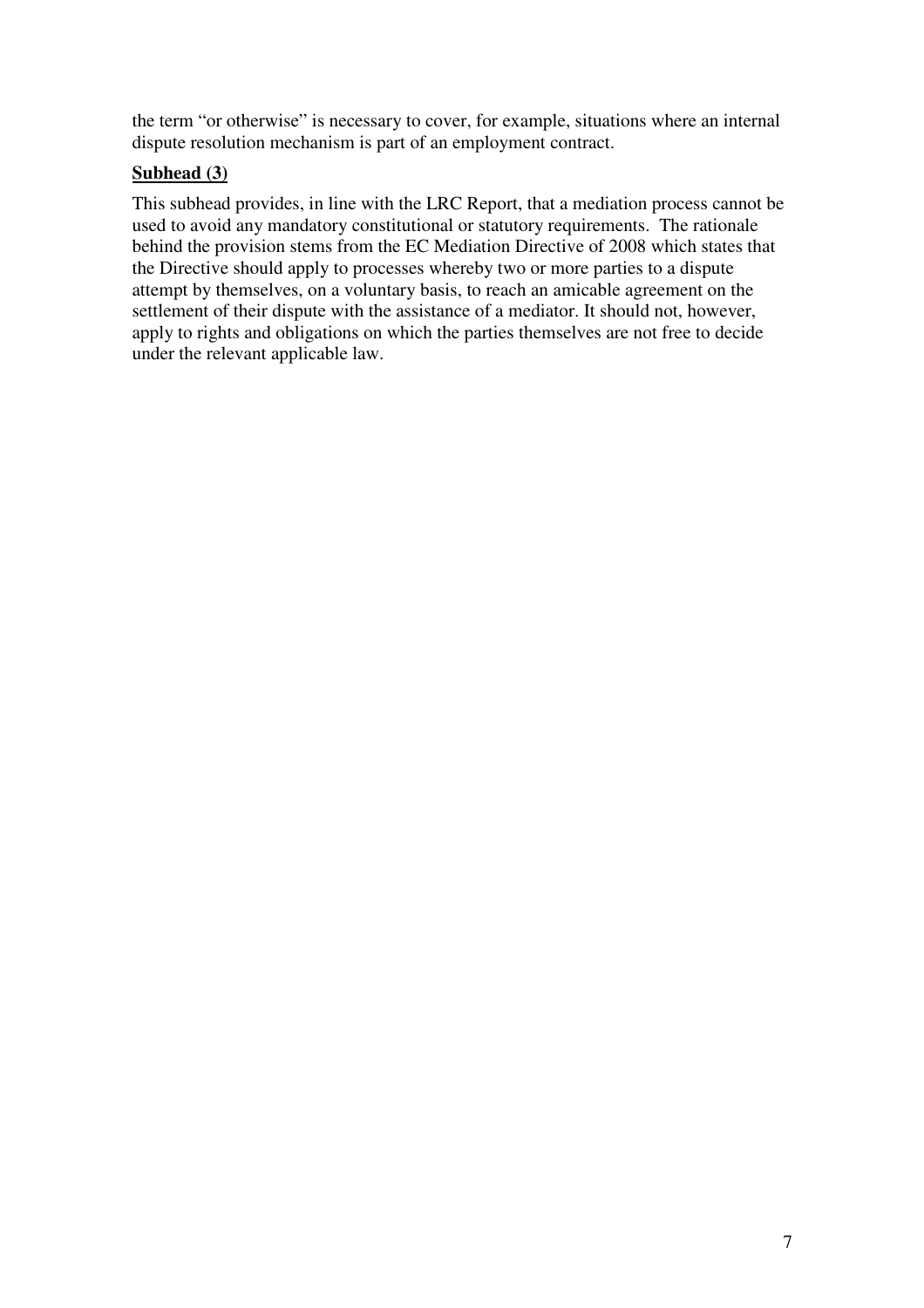## **Head 4 – Duty on solicitor to provide information and advice on mediation**

#### **Provide that:**

4. (1) A solicitor advising or acting for a client shall, prior to commencing civil proceedings on behalf of the client,—

(a) advise the client to consider using mediation as an alternative means of resolving the dispute,

(b) provide the client with—

- (i) information concerning mediation services,
- (ii) names and addresses of persons or organisations qualified to provide mediation services,

(iii) insofar as is possible, an estimate of the client's legal costs in the event of court proceedings,

- (iv) where practicable—
	- (I) an estimate of the costs of other parties for which the client may be liable if unsuccessful in court proceedings,
	- (II) an estimate of the likely duration of such proceedings (from commencement to conclusion), and
- (c) inform the client of the provisions of subhead (2) and Heads 11 and 12.
- (2)(a) A person commencing civil proceedings shall, when making application to the court, include a written statement signed by the person and his or her solicitor in the person's presence, confirming that—
	- (i) mediation has been considered as an alternative means of settling the dispute, and
	- (ii) the solicitor has complied with the requirements of subhead (1).
- (b) Where a person referred to in paragraph (a) does not include the required statement, the court may adjourn the proceedings for such time as it deems necessary for the person to provide the statement.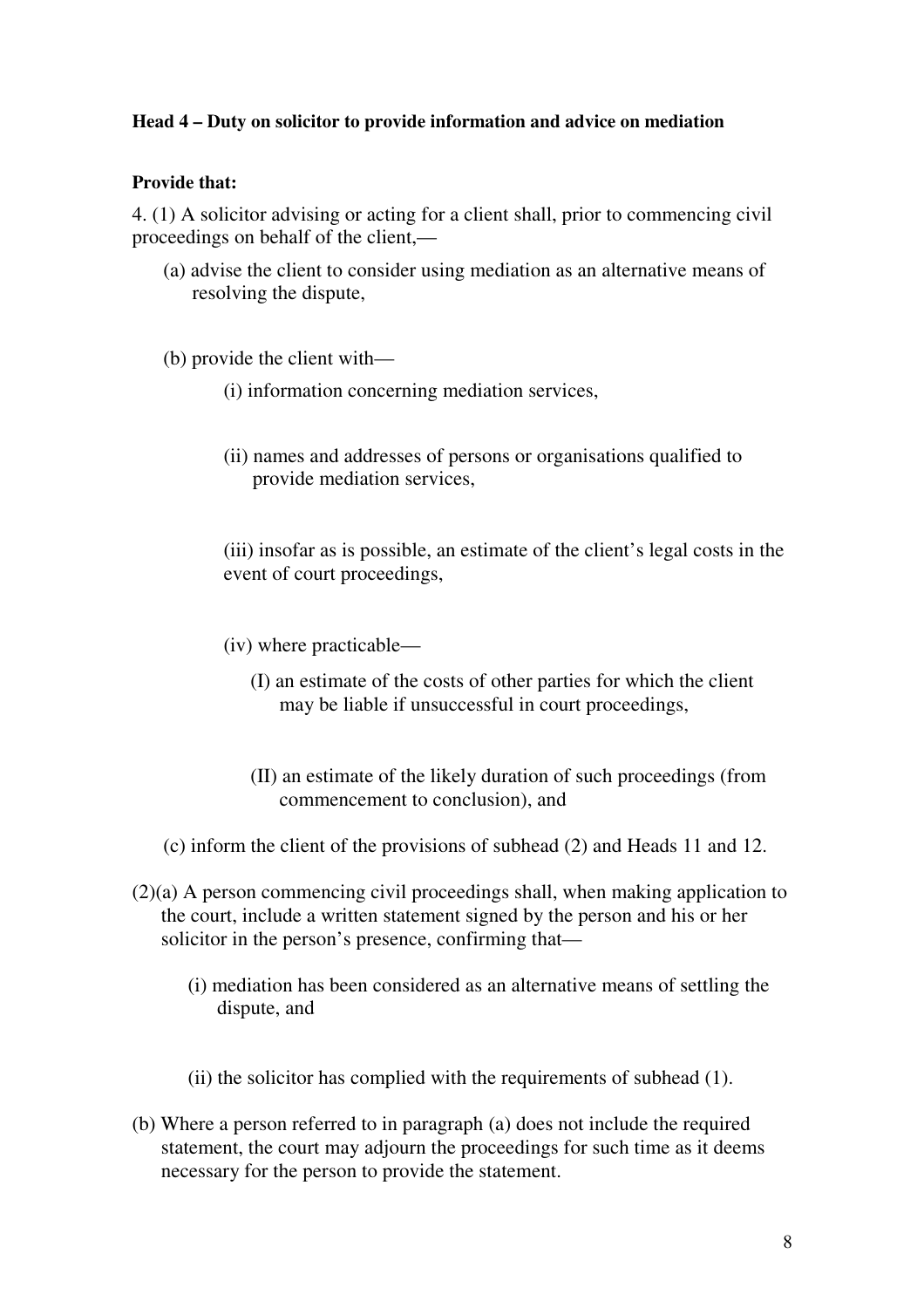#### **Explanatory note**

This Head is based on sections 14 and 15 of the LRC Bill and implements the key recommendation in paragraph 4.45 that a solicitor acting for any person must, prior to initiating civil proceedings, advise the person to consider mediation where such processes are appropriate for resolving the dispute.

## **Subhead (1)**

Paragraph (a) requires the solicitor to advise his or her client to consider using mediation as a means of resolving of the dispute. Paragraph (b) is based on section 5(1)(b) of the Judicial Separation and Family Law Reform Act 1989 together with paragraphs 4.42 to 4.44 of the LRC Report which outlines information required to be given in various jurisdictions assist the party in determining whether mediation is worth investigating.

Paragraph (c) requires the solicitor to inform the party of the provisions of subhead (2) and Heads 11 and 12. This is intended to ensure that the party is aware that the court can—

- require the party to confirm that mediation was considered as an alternative means of settling the dispute (subhead (2)),
- enforce a mediation agreement (Head 11), and
- invite, at the request of a party or of its own motion, the parties to engage in mediation or direct their attendance at an information session (Head 12).

## **Subhead (2)**

This is based on section 15 of the LRC Bill and implements paragraphs 4.50 and 4.51 that parties involved in civil proceedings must sign a Mediation Certificate which confirms that they have considered mediation as alternative processes for settling the dispute. Subhead (2) requires a "statement" rather than a "mediation certificate".

Section 14(2) of the LRC Bill included a requirement for the solicitor to sign the Mediation Certificate confirming that he or she advised the person concerning mediation as processes for settling the dispute. The Head requires the party to confirm that his or her solicitor has complied with the requirements of subhead (1).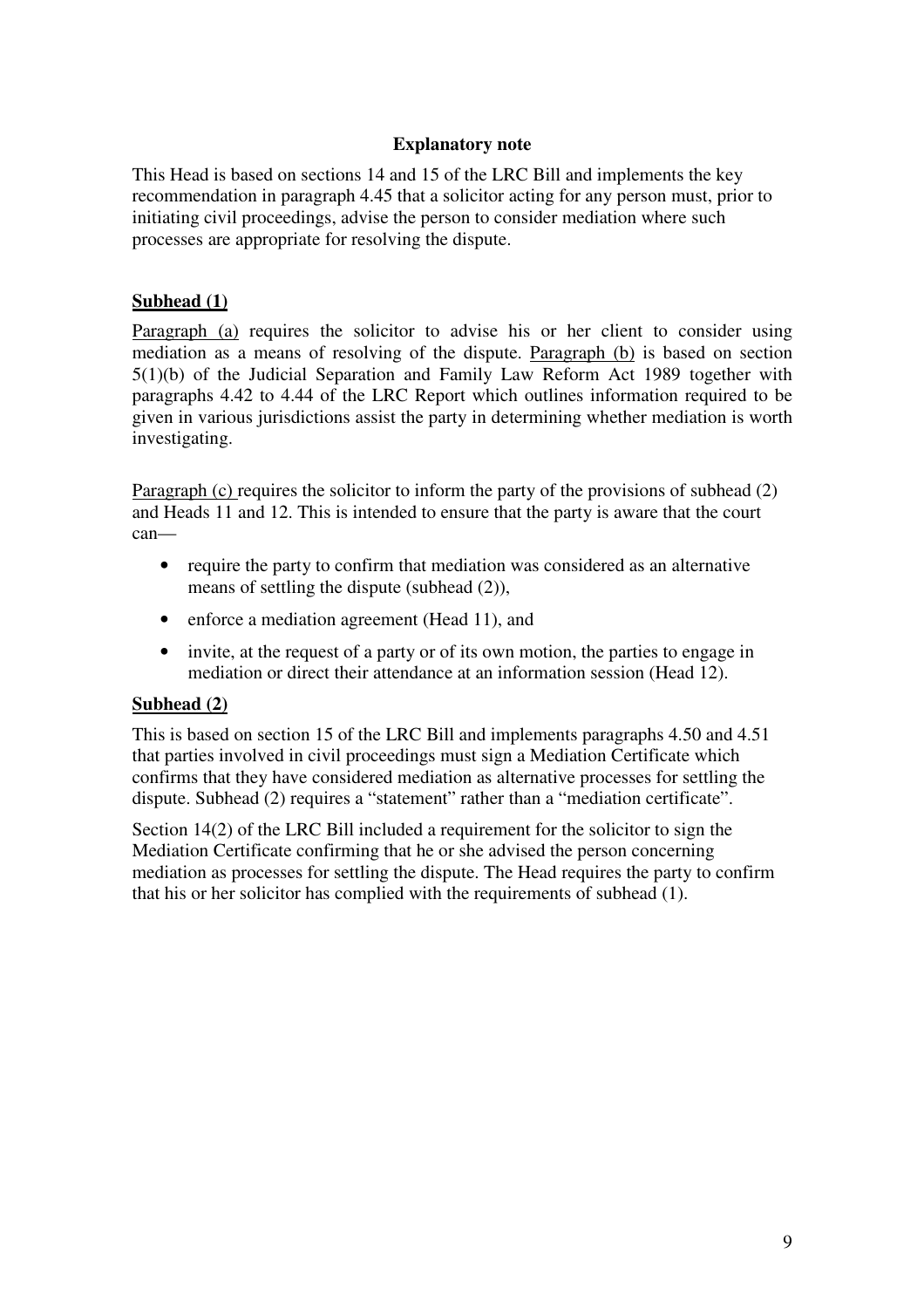## **Head 5 Duty of barrister in relation to mediation**

## **Provide that:**

5. A barrister when advising or acting on behalf of a client in respect of any dispute shall, prior to the commencement of civil proceedings, advise the client of the possible use of mediation as an alternative to litigation to resolve the dispute and shall certify in writing that such advice was so furnished.

## **Explanatory Note**

This provision will require all barristers representing a client before the initiation of litigation to advise their client to consider the usefulness and appropriateness of using mediation in an effort to resolve the dispute and to certify that he has done so. The obligation will apply in any situation where a barrister is employed, whether through a solicitor or by direct access. The intention is to make mediation a factor to be considered at all stages of a legal case.

Direct access to barristers is relatively rare at present but it should be noted that the Legal Services Regulation Bill 2011 makes provision for the establishment in the State of legal partnerships and multi-disciplinary practices. It also provides for a public consultation process as to how these partnerships and practices should operate. In addition, it makes provision for direct access to barristers in relation to non-contentious matters.

The Bill requires the Authority to engage in a public consultation process, to be completed within 18 months of the establishment of the Authority, and to provide a report to the Minister on—

- · the manner in which legal partnerships and multi-disciplinary practices should be formed and operated,
- the reforms, whether administrative, legislative or to existing professional codes, that are required in order to facilitate such establishment and operation, and
- the implications of barristers being permitted to receive instructions directly from persons in contentious matters and the reforms, whether administrative, legislative or to existing professional codes, that would be necessary to allow this.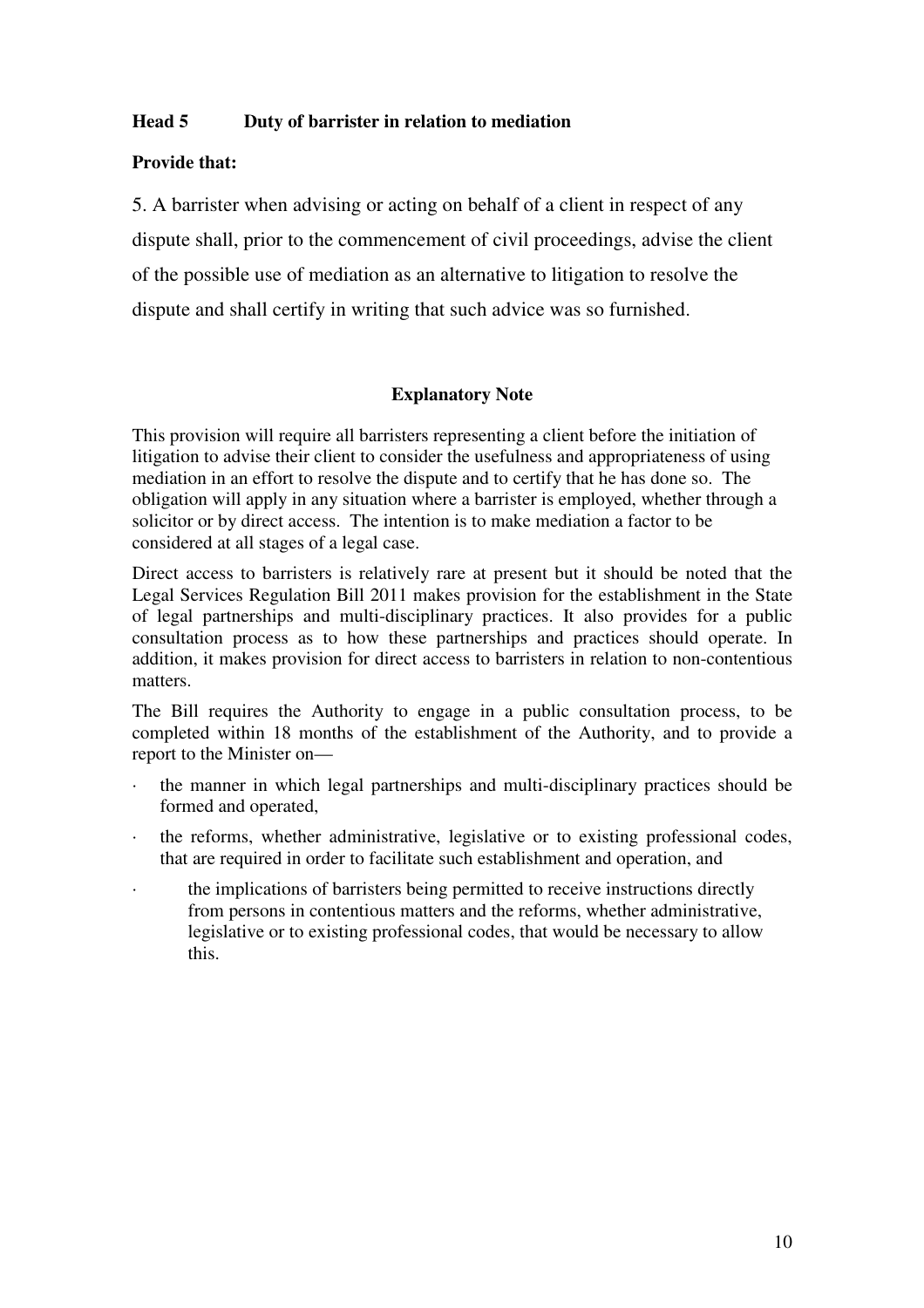# **Head 6 - Mediation conditions**

# **Provide that:**

6. (1) Parties may engage in mediation—

- (a) on their own initiative prior to or at any stage following the commencement of civil proceedings, or
- (b) following invitation by a court under Head 12.

(2) The terms under which mediation takes place, including information concerning—

- (a) the qualifications of the mediator under Head 8,
- (b) the code of practice (if any) under Head 9 to which the mediator adheres,
- (c) the confidentiality of mediation communications under Head 10, and
- (d) the fees and costs referred to in Head 16,

shall be set out in writing by the mediator and agreed and signed by him or her as well as the parties.

(3)(a) It is for the parties involved in mediation to determine the outcome of a mediation process.

(b) A party involved in a mediation process may withdraw from it at any time with or without explanation.

(4) Where a mediator proposes to withdraw from a mediation process, he or she shall give reasons to the parties for his or her withdrawal.

(5) Where a dispute has been submitted to mediation, the parties and the mediator shall, having regard to the nature of the dispute, seek to complete the mediation process as quickly as possible.

(6) One or more non-party participants may be present and may assist a party during the mediation process.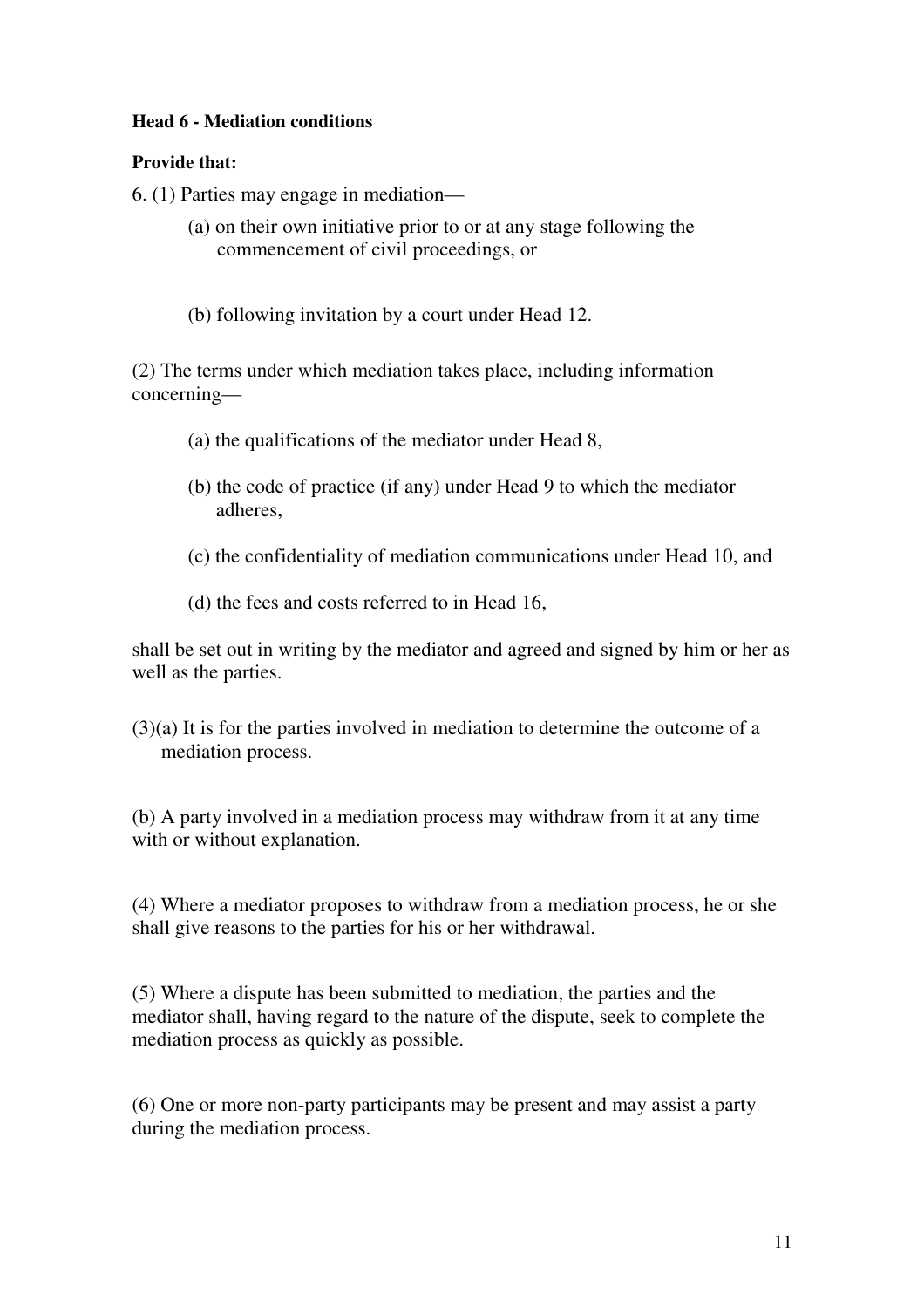## **Explanatory note**

# **Subhead (1)**

This implements the recommendation in paragraph 2.51 of the LRC Report that mediation may be used by parties on their own initiative at any stage prior to or after the commencement of civil proceedings. It also refers to the possibility that the court can, under Head 11, invite the parties to consider mediation.

# **Subhead (2)**

Subhead (2) provides that a statement regarding the terms on which the mediation process takes place, including information relating to:

- the qualifications of the mediator;
- the mediator's adherence to a code of practice published under Head 9;
- confidentiality; and
- fees and costs of the process

shall be furnished to the parties by the mediator. An agreed statement must be signed by the mediator and all parties to the mediation.

# **Subhead (3)**

Subhead 3(a) reinforces the general principle underlined in the LRC Report that the outcome of mediation shall be determined by the parties themselves. Subhead 3(b) implements the recommendation in paragraph 3.12 that participation in mediation is voluntary, and any party involved in mediation may withdraw from the process at any time and without explanation.

## **Subhead (4)**

The LRC also recommended that the mediator should be able to withdraw from the process without explanation. However, subhead (4) requires the mediator to provide reasons where he or she proposes to withdraw from the process. It is undesirable from a policy perspective that a mediator be permitted to withdraw without any explanation.

## **Subhead (5)**

This implements the recommendation in paragraph 3.108 of the LRC Report that, where a dispute has been submitted to mediation, the parties and the mediator, must seek to complete the process in the shortest time practicable, having regard to the nature of the dispute.

## **Subhead (6)**

This implements the recommendation in paragraph 3.53 of the LRC Report to provide for the involvement of a "non-party participant" – defined in Head 2 to include a qualified lawyer, expert, potential party or friend of a party or potential party – in a mediation process.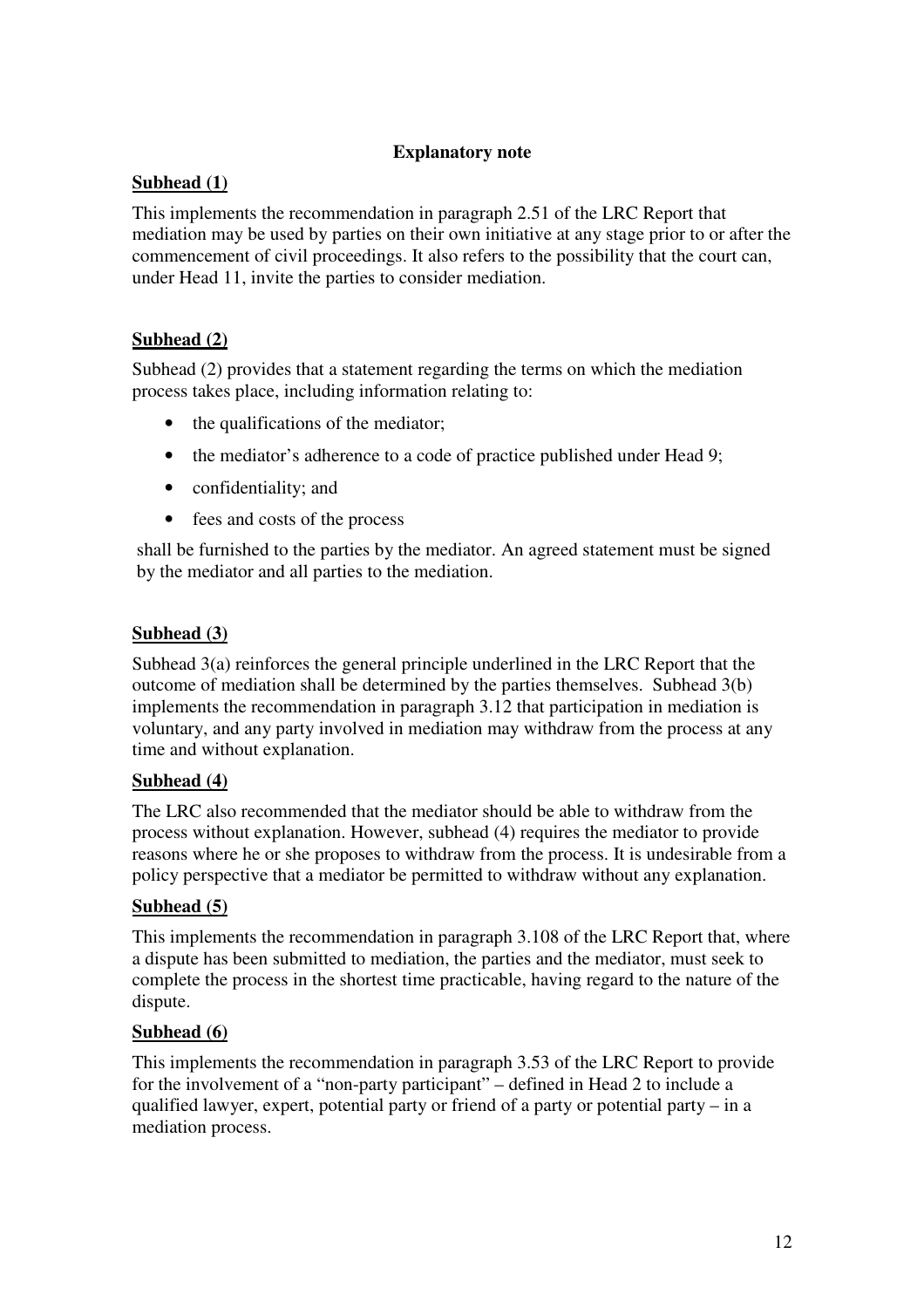## **Head 7 - Role of mediator**

# **Provide that:**

7. (1) A mediator shall, before the commencement of a mediation process—

(a) comply with the requirement for a written agreement under Head 6(2),

(b) make such enquiry as is reasonable in the circumstances to determine whether there is any actual or potential conflict of interest which will arise in or during the mediation process,

(c) inform the parties—

(i) that their continued participation in the mediation process is voluntary,

(ii) that they may withdraw from it at any time with or without explanation,

(iii) that it is for the parties themselves to determine the outcome of the mediation process,

(iv) that they may be accompanied during the mediation process by such non-party participants as they deem appropriate,

(v) that the fees and costs referred to in Head 16 shall not be contingent on the outcome of the mediation process,

(vi) of the means by which any agreement between them may be formalised or made enforceable, and

(vii) whether he or she has any actual or potential conflict of interest in relation to the mediation process;

(2) In the course of mediation, a mediator shall—

(a) ensure that at all stages in the mediation process, each party has the capacity to engage in the process,

(b) disclose any actual or potential conflict of interest which arises during the mediation process and in such cases disqualify himself from the process save where all parties to the dispute request the mediator to continue the mediation,

(c) act with impartiality towards the parties and serve all parties equally,

(d) while ensuring that parties have sufficient time to consider issues, and having regard to the nature of the dispute, complete the mediation process as quickly as possible,

(e) ensure that the parties understand and consent to any agreement reached during the mediation process,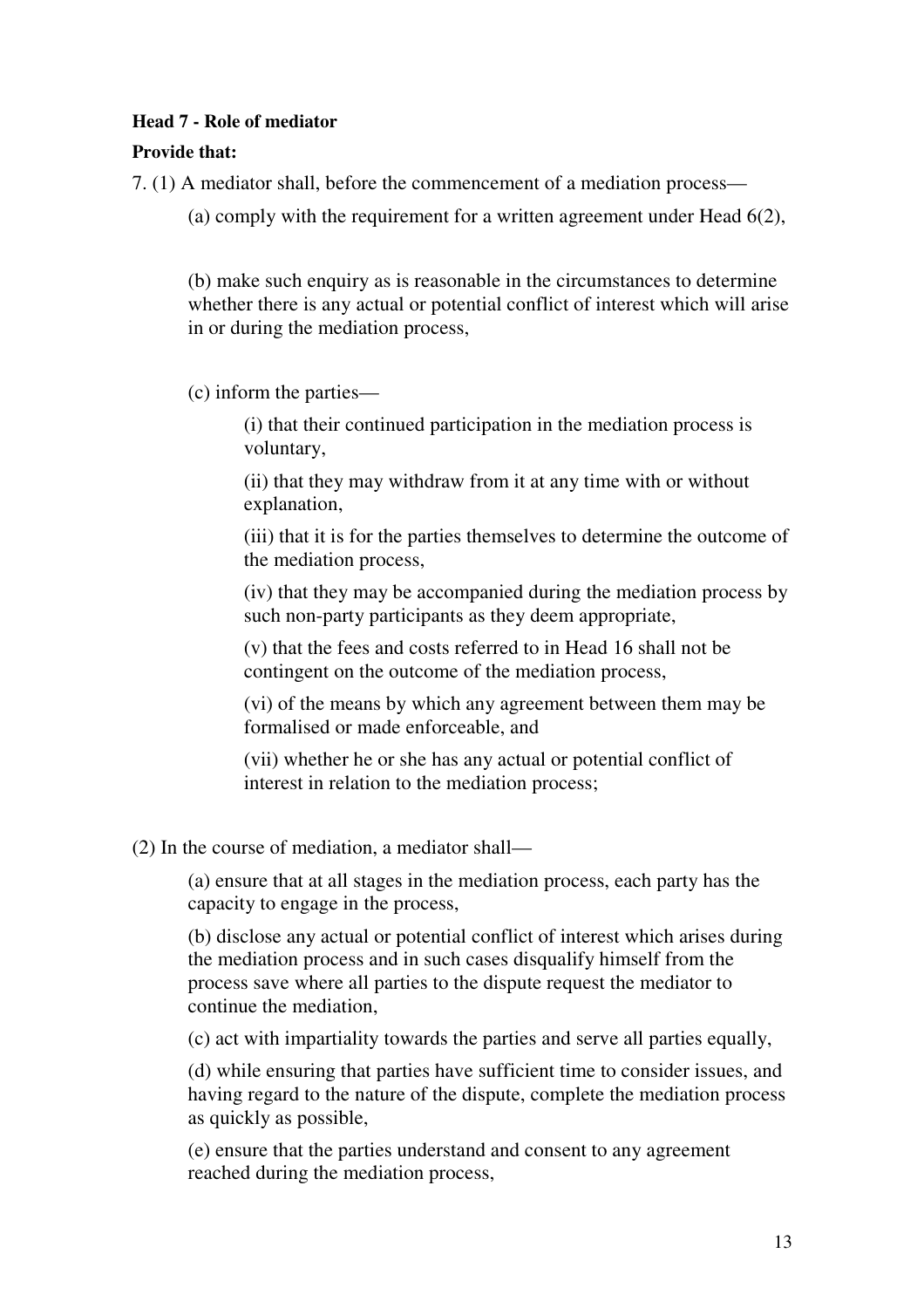(f) ensure that parties are aware of their rights to obtain independent advice, including legal advice, prior to signing any agreement arising from the mediation process,

(g) advise any party not having a legal representative or other professional adviser involved in the mediation process to consider seeking independent advice, whether legal or otherwise, prior to signing any agreement arising from the process.

(3) Subject to subhead (4), a mediator shall not make proposals to the parties to resolve the dispute during a mediation process.

(4) A mediator may, with the agreement of all the parties, make proposals to resolve the dispute but it shall be for the parties to determine whether to accept such proposals.

#### **Explanatory note**

#### **Subhead (1)**

Subhead  $(1)(a)$  requires the mediator to comply with the requirement under Head  $6(2)$  to prepare a written agreement on the terms of the mediation process. Subhead (1)(b) places an obligation on the mediator to establish whether he or she has any existing or potential conflicts of interest in the case. Subhead (1)(c) sets out the information which must be given by the mediator to the parties before the commencement of the process. This includes information concerning the voluntary nature of the process, the manner in which a mediation can be concluded (whether by agreement or not) and that the outcome of the process will be determined by the parties.

## **Subhead (2)**

Subhead (2)(a) provides that the mediator must ensure that all parties have capacity to engage in the mediation process. Subhead (2)(b) provides that the mediator must disclose any potential conflicts of interest which may arise in the course of the process and must withdraw from the mediation except where all the parties request the mediator to continue the process while subhead  $(2)(c)$  requires the mediator to act impartially towards the parties. Subhead (2)(d) requires the mediator, while providing adequate time to the parties to consider issues, to complete the process as expeditiously as possible, while subhead  $(2)(e)$  requires the mediation to ensure that parties understand and consent to any agreement reached. Subhead  $(2)(f)$  provides that the mediator should ensure that parties are aware of their rights to seek independent advice, including legal advice, before agreeing to or signing a settlement of the case. Subhead  $(2)(g)$ requires the mediator to advise parties not having a legal representative or other professional adviser to consider seeking legal advice before signing a mediation settlement.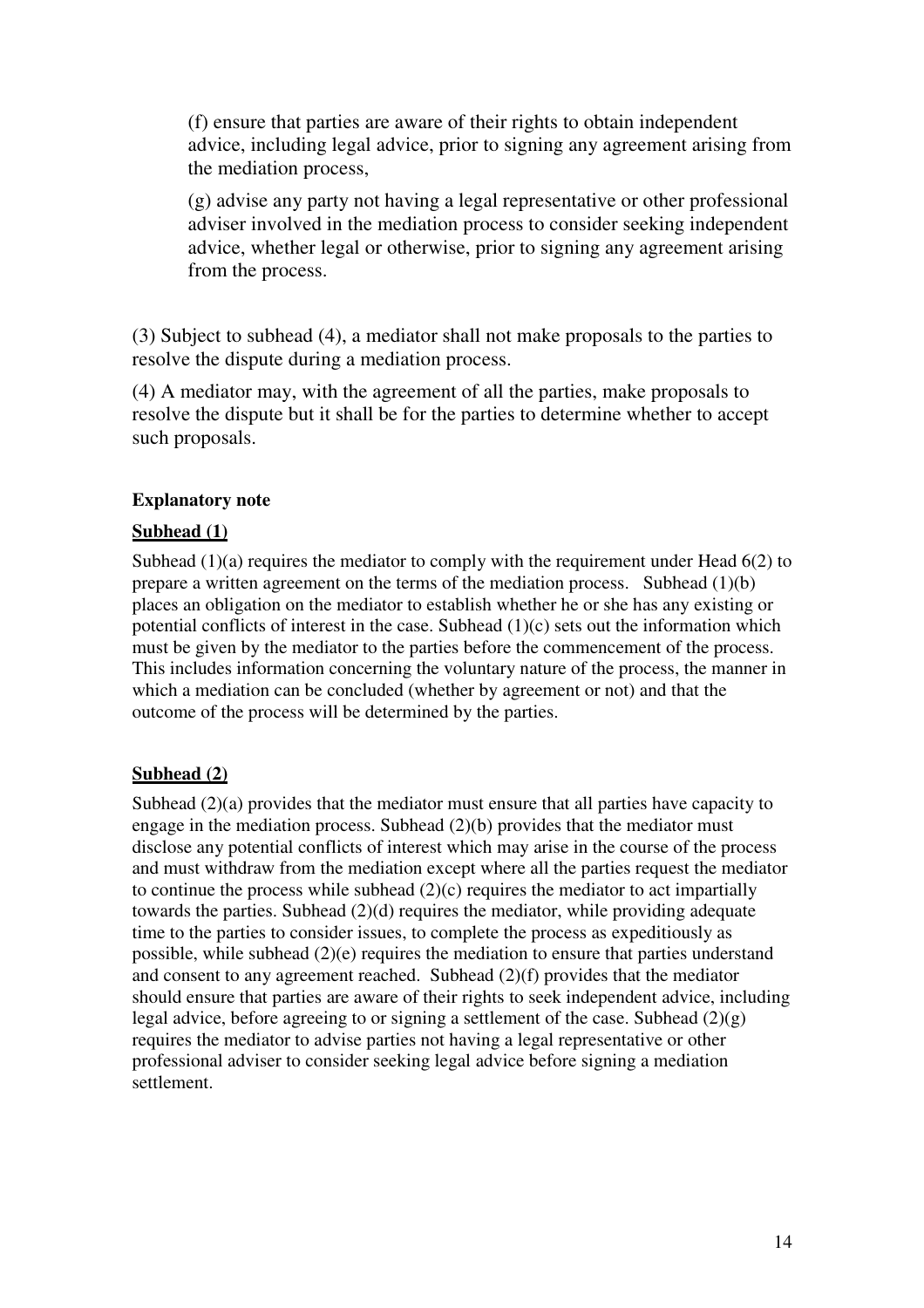# **Subhead (3)**

This adapts the recommendation in paragraph 2.38 of the LRC Report that a mediator may not, at any stage in the mediation process, make a proposal to the parties to resolve the dispute. As outlined in subhead (4), a mediator may do so with the agreement of the parties.

# **Subhead (4)**

Subhead (4) provides that the mediator may take on the role of conciliator with the agreement of the parties. This is based on section 8(2) of the LRC Bill and implements the recommendation in paragraph 2.39 that the parties may, at any time during a mediation process, request the mediator to take on the role of conciliator, thus converting the process into a conciliation process.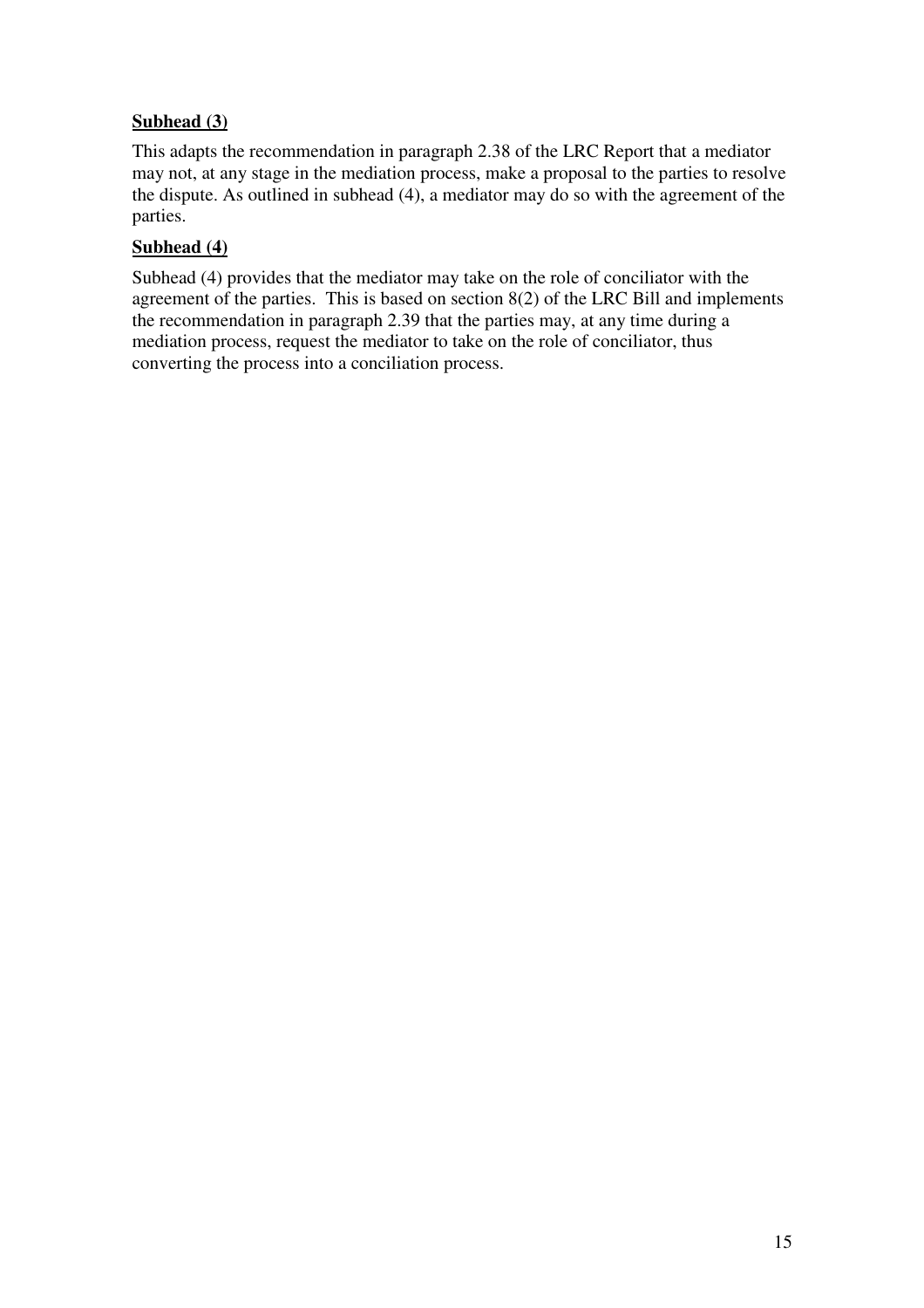## **Head 8. – Duty on mediator to provide information on training etc.**

## **Provide that:**

8. (1) A mediator shall, prior to the commencement of the mediation process, provide parties to the process with details of his or her training and experience in mediation matters.

(2) A mediator shall, where requested by a party, provide that party with the following:

(a) details of any specialist qualifications, including training in screening techniques to assess the appropriateness of mediation, which may be relevant to the mediation process;

(b) details of continuing professional development (if any) undertaken by him or her;

(c) a copy of the code of practice (if any) under Head 9 to which the mediator adheres.

## **Explanatory Note:**

Subhead (1) provides that the mediator must, before the commencement of the process, provide details of his training and experience in mediation to all parties. This is in line with accepted practice as set out in various codes of practice for mediators. If parties are not satisfied with the level of experience and training it is open to them to seek out another mediator.

Subhead (2) provides that, on request, a mediator must provide a party with information regarding any specialist training they might have which would be relevant to the matter at hand, details of any continuing professional development (CPD) they have undertaken and a copy of any code of practice for mediators that they adhere to. It is based on the recommendations, adapted, in paragraph 11.26 of the LRC Report and the text of section 37 of the LRC Report.

The main difference between the text of the Scheme and section 37 of the LRC Bill is the removal of references to family law proceedings. It is considered that it should be a standard requirement for mediators to be competent to assess the appropriateness of mediation in any case. In addition, a requirement to provide information on CPD has been included.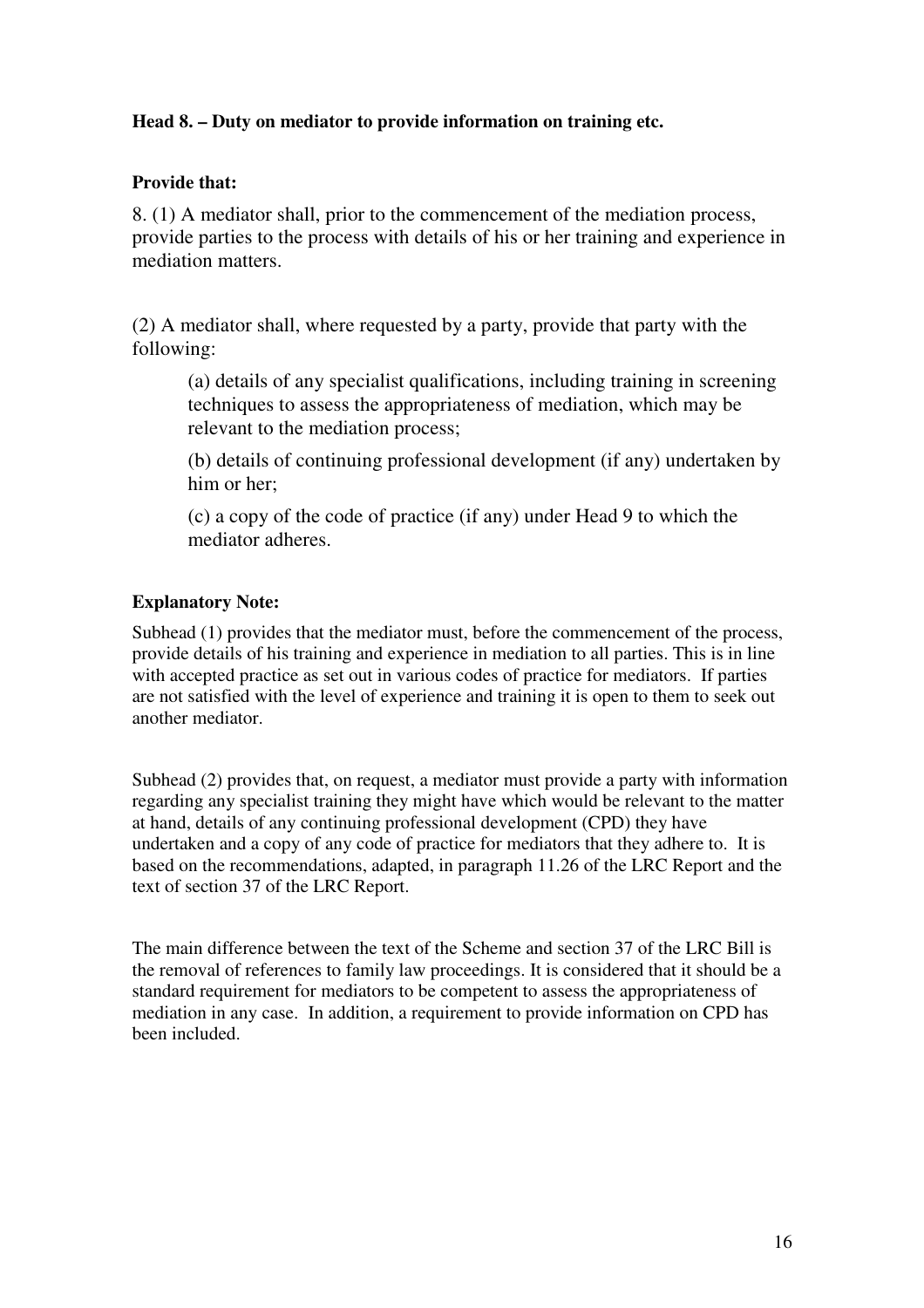# **Head 9 - Code of practice for mediators**

# **Provide that**

9. (1) Subject to subhead (3), the Minister may—

(a) prepare and publish a code of practice, or

(b) approve of a code of practice drawn up by another body,

for the purpose of setting and maintaining standards for the provision and operation of mediation services.

(2) Without prejudice to the generality of subhead (1), a code of practice may, in particular, include provisions in relation to:

(a) maintaining the confidentiality of the mediation process;

- (b) appropriate ethical standards;
- (c) qualification requirements, including levels of training and experience;

(d) procedures for the operation of mediation processes;

(f) the manner in which fees and costs are to be determined;

(g) procedures for redress in the event of dissatisfaction with the conduct of the mediation process.

(3) Before publishing or approving of a code of practice under this section, the Minister—

(a) shall make available in such manner as he or she considers appropriate a draft of the code and allow persons such period as the Minister may determine, being not less than 30 days from the date of making such draft available, within which to make representations in writing to him or her in relation to it, and.

(b) having considered the representations (if any) received, consent to its publication or approval, with or without modifications.

(4) Where the Minister publishes or approves of a code of practice under this section, he or she shall cause a notice to that effect to be published in Iris Oifigiúil and such notice shall specify the date from which the code shall have effect.

(5) Subject to subsection (6), the Minister may—

(a) amend or revoke a code of practice published under this Head, or (b) withdraw approval of any code of practice approved of under this Head.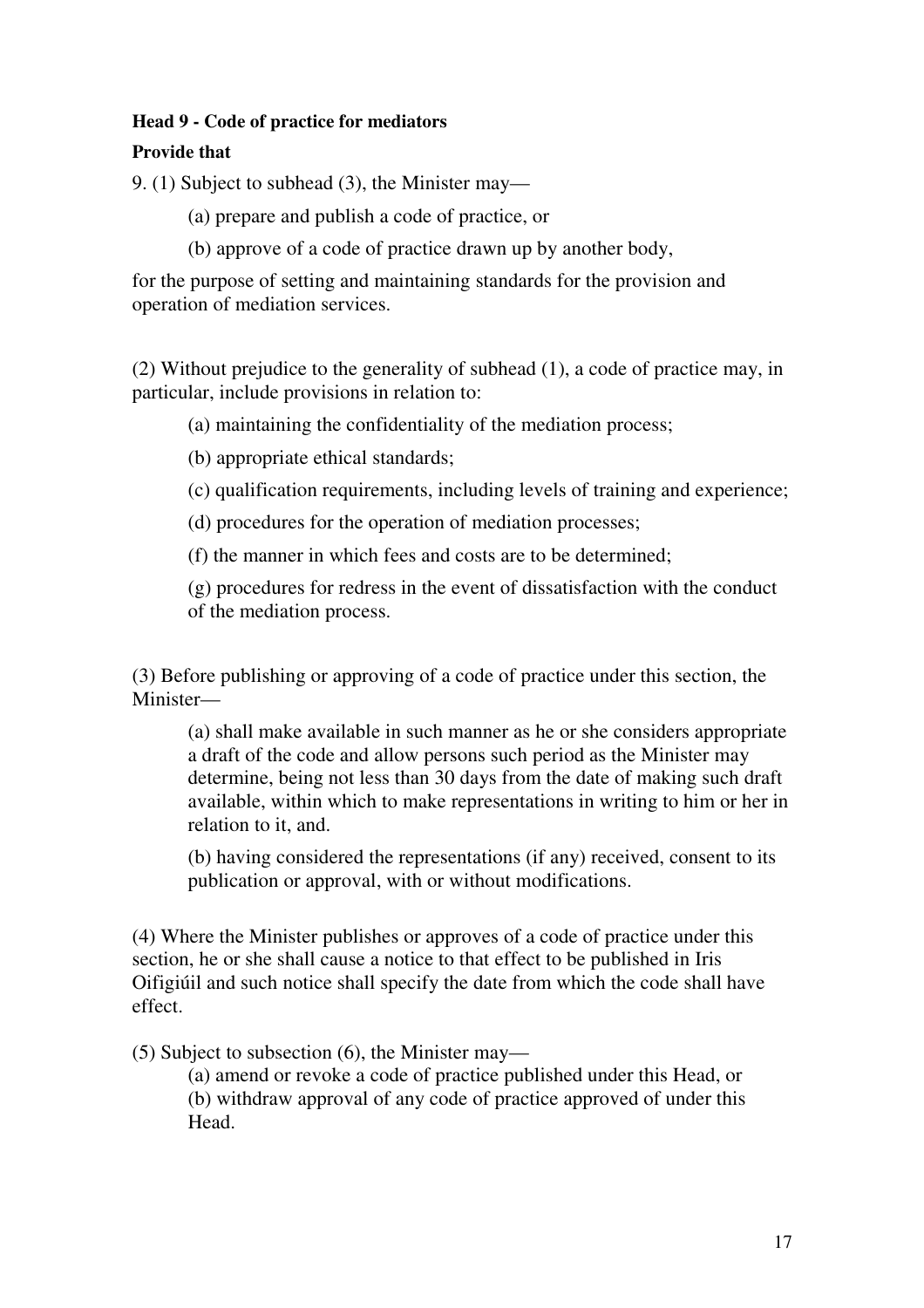(6) Subsection (3) shall, with all necessary modifications, apply to a code of practice that the Minister intends to amend or revoke, or withdraw his or her approval of, under subsection (5) as subsection (3) applies to a code of practice that the Minister proposes to publish or approve of under this section.

(7) Where the Minister amends or revokes, or withdraws his or her approval of, a code of practice published or approved of under this section, the Minister shall cause a notice to that effect to be published in Iris Oifigiúil specifying—

(a) the code to which the amendment, revocation or withdrawal of approval, as the case may be, relates and, if applicable, particulars of the amendment,

(b) the date from which the amendment, revocation or withdrawal of approval, as the case may be, shall have effect.

## **Explanatory Note**

Subhead (1) provides that a code of practice designed to set standards in relation to the practice of mediation may be prepared and published by the Minister or, if the code has been drawn up by some other body, be approved of and published by the Minister.

Subhead (2) lists certain aspects of mediation which may be included in any code of practice published under this section.

Subhead (3) provides that the Minister must make any draft code available for consultation and, following the receipt of representations (if any), consent to the publication or approval of the code with or without modifications.

Subhead (4) provides that the Minister shall place a notice in Iris Oifigiúil regarding the publication of the code and specifying the date on which the code comes into effect. Subhead (5) provides for the amendment, revocation or withdrawal of a code of practice. Subhead (6) provides that, prior to an amendment, revocation or withdrawal of a code, a consultation process shall be entered into. Subhead (7) provides that the Minister shall insert a notice in Iris Oifigiúil where a code has been amended, revoked or withdrawn and the notice shall specify the date on which the amendment, revocation or withdrawal comes into effect.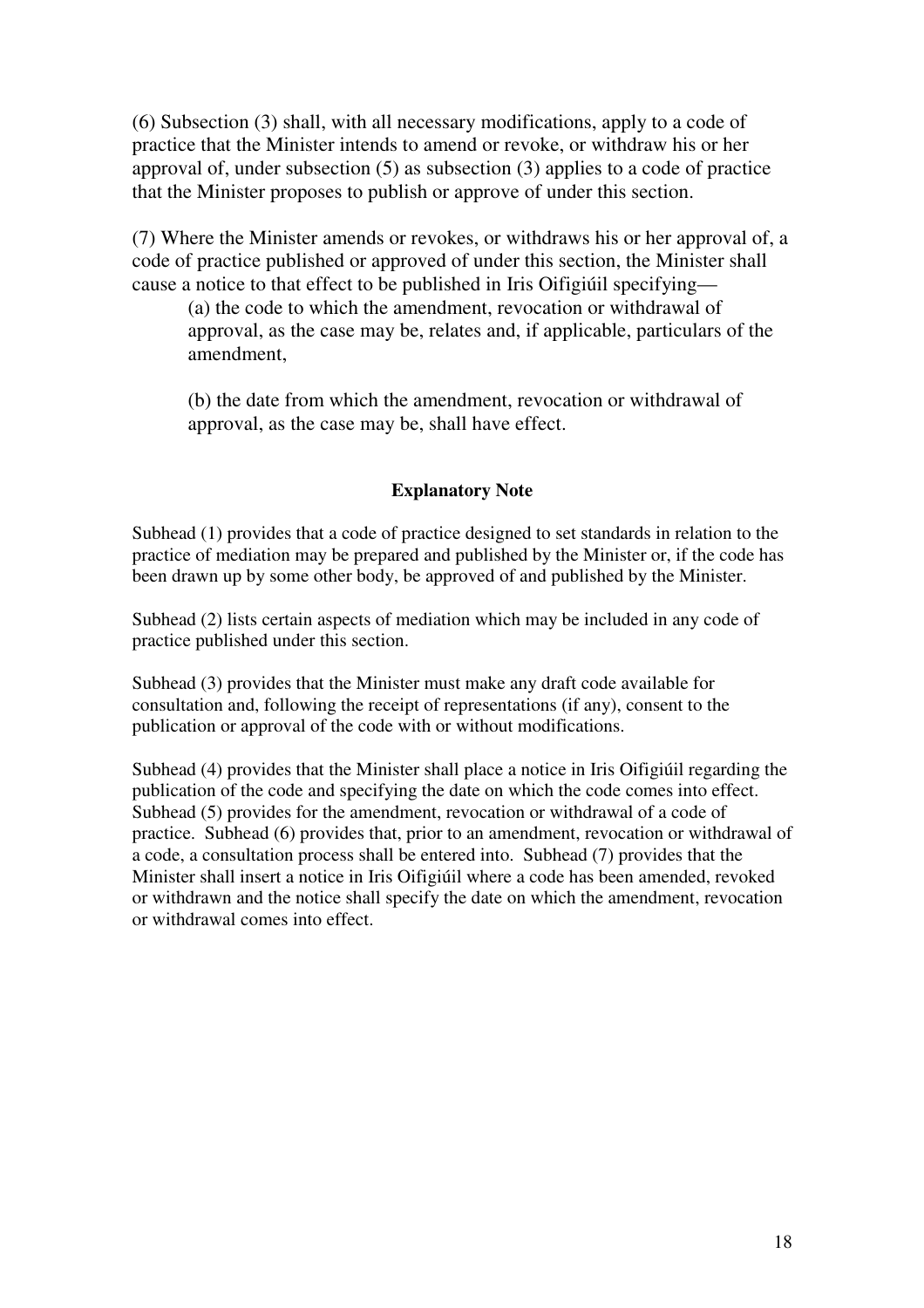# **Head 10 - Mediation communications to be confidential**

# **Provide that:**

10. (1) Subject to this Head, mediation communications shall be confidential and shall not be admissible as evidence in any court or other proceedings except where, in the case of a mediation communication of a party, confidentiality is expressly waived by all the parties.

(2) Notwithstanding subhead (1), confidentiality shall not apply—

(a) where disclosure of the content of a mediation communication is necessary in order to implement or enforce a mediation agreement,

(b) where disclosure is necessary to prevent physical or psychological injury to a party,

- (c) where disclosure is required by law,
- (d) where a mediation communication is used to—
	- (i) attempt to commit a crime,
	- (ii) commit a crime,
	- (iii) conceal a crime, or
	- (iv) threaten a party to the mediation process,

(e) to a mediation communication which is sought or offered to prove or disprove a civil claim concerning the negligence or misconduct of a mediator occurring during a mediation process, or a complaint to a professional body concerning such negligence or misconduct.

(3) Evidence introduced into or used in a mediation process that is otherwise admissible or subject to discovery in civil proceedings shall not be or become inadmissible or protected by privilege in such proceedings solely because it was introduced into or used in mediation.

## **Explanatory note**

This Head is intended to implement the LRC's recommendations in paragraph 3.42 that a form of confidentiality should apply to communications made during mediation processes.

## **Subhead (1)**

Confidentiality will apply mediation communications except where a communication has been expressly waived by all the parties; the provisions in subhead (2) also override the confidentiality condition in certain circumstances.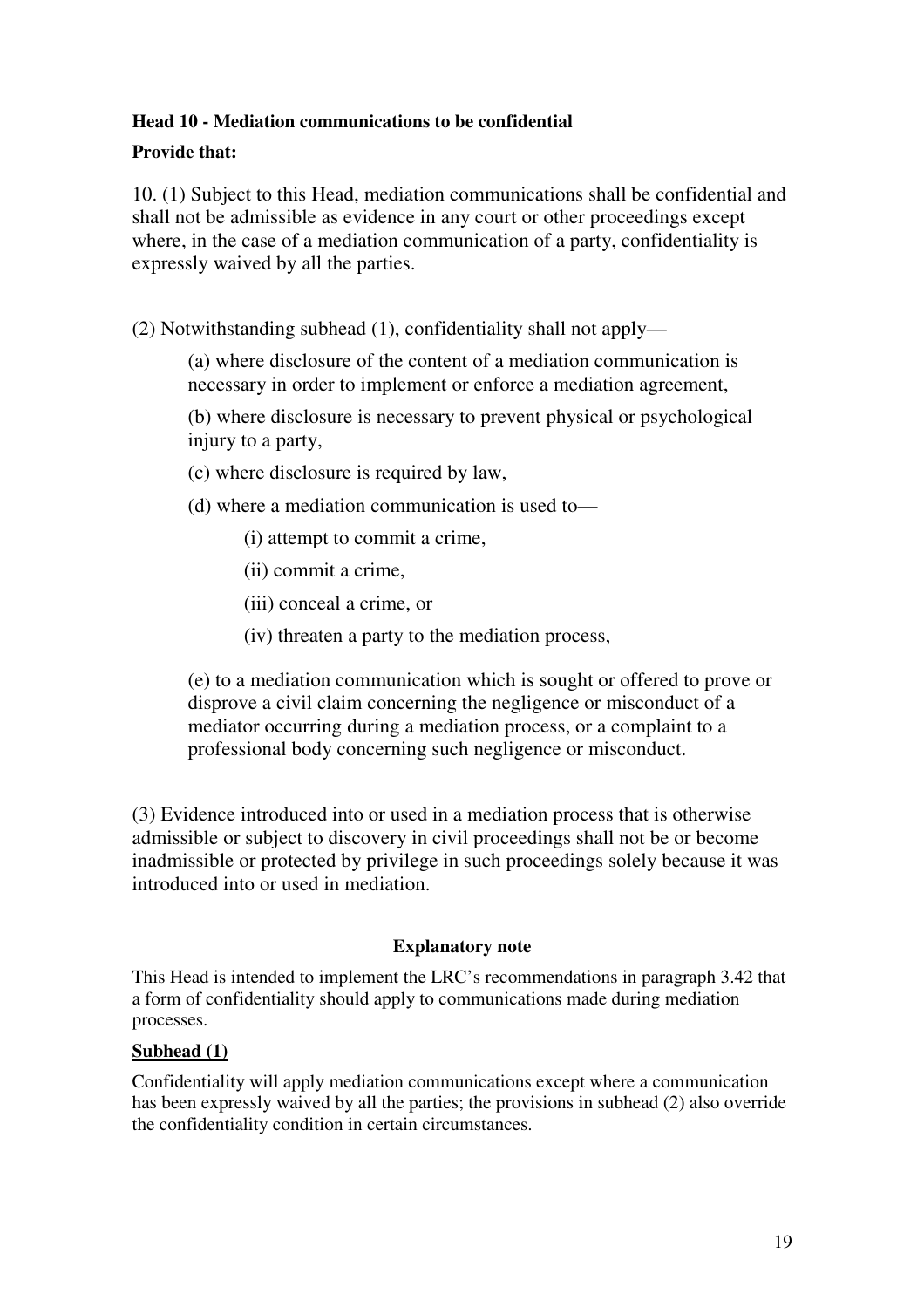# **Subhead (2)**

This broadly implements the recommendation in paragraph 3.70 of the LRC Report and specifies the circumstances where the confidentiality does not apply. These circumstances include:

- where disclosure of the mediation communication is necessary to implement any agreement arising from the mediation;
- where disclosure is necessary to prevent physical or psychological injury to a party,
- where disclosure is required by law,
- where the mediation communication is used in criminal activity;
- where the communication is needed to prove or disprove a civil claim relating to alleged negligence or misconduct of a mediator during the mediation.

# **Subhead (3)**

This implements the recommendation in paragraph 3.71 that evidence introduced into or used in a mediation that is otherwise admissible or subject to discovery in civil proceedings outside mediation shall not be or become inadmissible or protected by privilege in such proceedings solely because it was introduced into or used in a mediation process.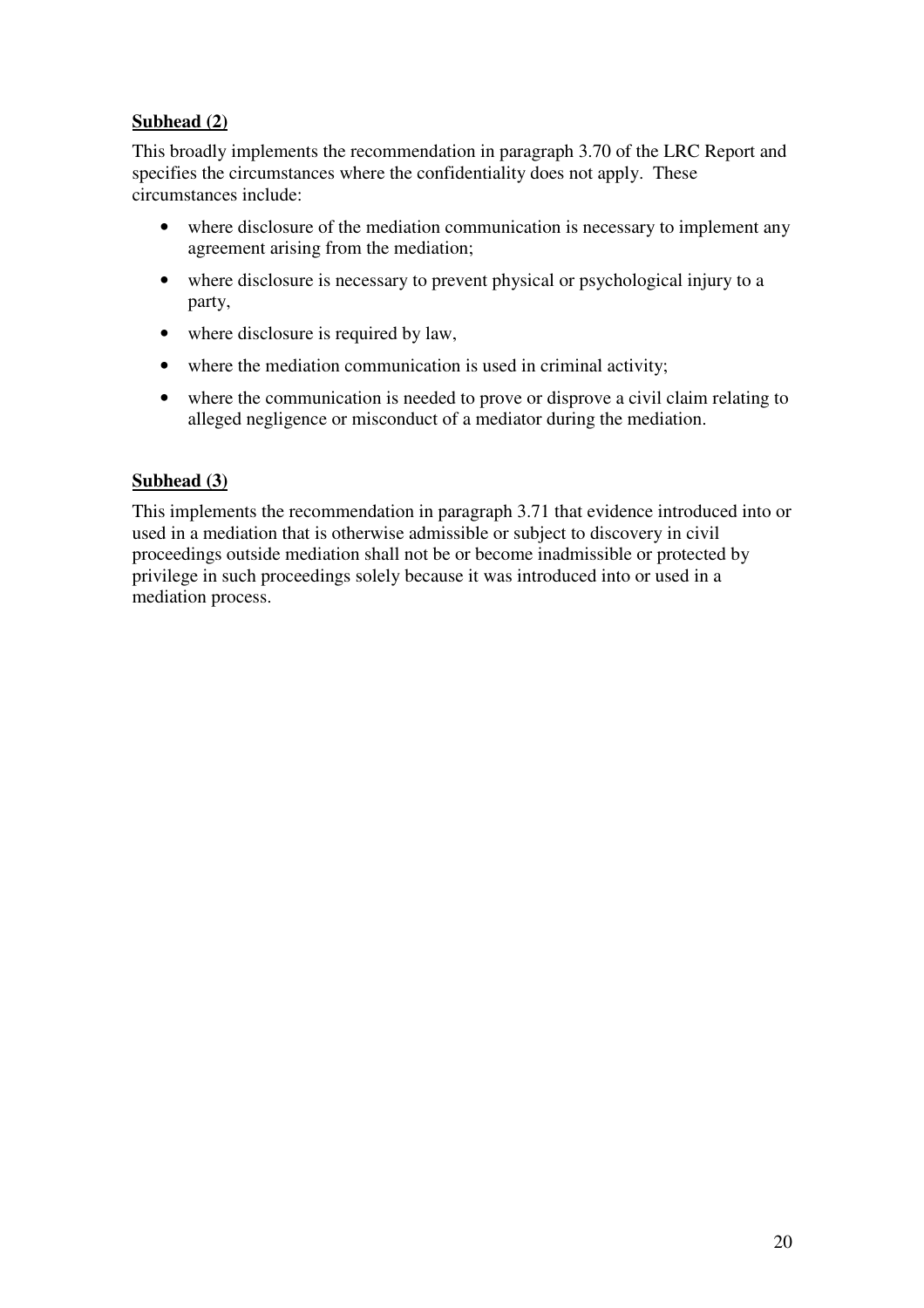## **Head 11 - Enforceability of mediation agreements**

# **Provide that:**

11. (1) The parties involved in a mediation process shall determine—

- (a) if and when an agreement has been reached between them, and
- (b) whether the agreement is to be enforceable between them.

(2) Notwithstanding subhead (1) and subject to subhead (3), an agreement in writing signed by the parties and by the mediator shall have effect as a contract between the parties except where it is expressly stated to have no legal force until incorporated into a formal legal agreement or contract to be prepared by either party's solicitor and signed by the parties.

(3) Without prejudice to section 8 and 8A (inserted by section 20 of the Status of Children Act 1987) of the Family Law (Maintenance of Spouses and Children) Act 1976, a court may, on the application of the parties to any written agreement reached at the conclusion of a mediation process, enforce its terms where it is satisfied that—

- (a) the agreement adequately protects the rights and entitlements of the parties and their dependents (if any),
- (b) the agreement is based on full and mutual disclosure of assets, and
- (c) a party to the agreement has not been overborne or unduly influenced by any other party or parties in reaching the agreement.

(4) Where an agreement referred to in subhead (2) relates to the guardianship, custody or access to a child, a court in determining any application with regard to the agreement shall be bound by section 3 of the Guardianship of Infants Act 1964.

## **Explanatory note**

This is based on sections 10, 17, 22 and 25 of the LRC Bill.

## **Subhead (1)**

This Head implements the recommendation in paragraph 4.91 that the parties alone have the power to determine whether an agreement has been reached and the manner in which is becomes enforceable.

## **Subhead (2)**

This implements the recommendation in paragraph 4.95 that a mediated agreement is enforceable as a contract at law where it is in writing and signed by all the parties and the mediator. However, this will not apply where it is expressly stated to have no legal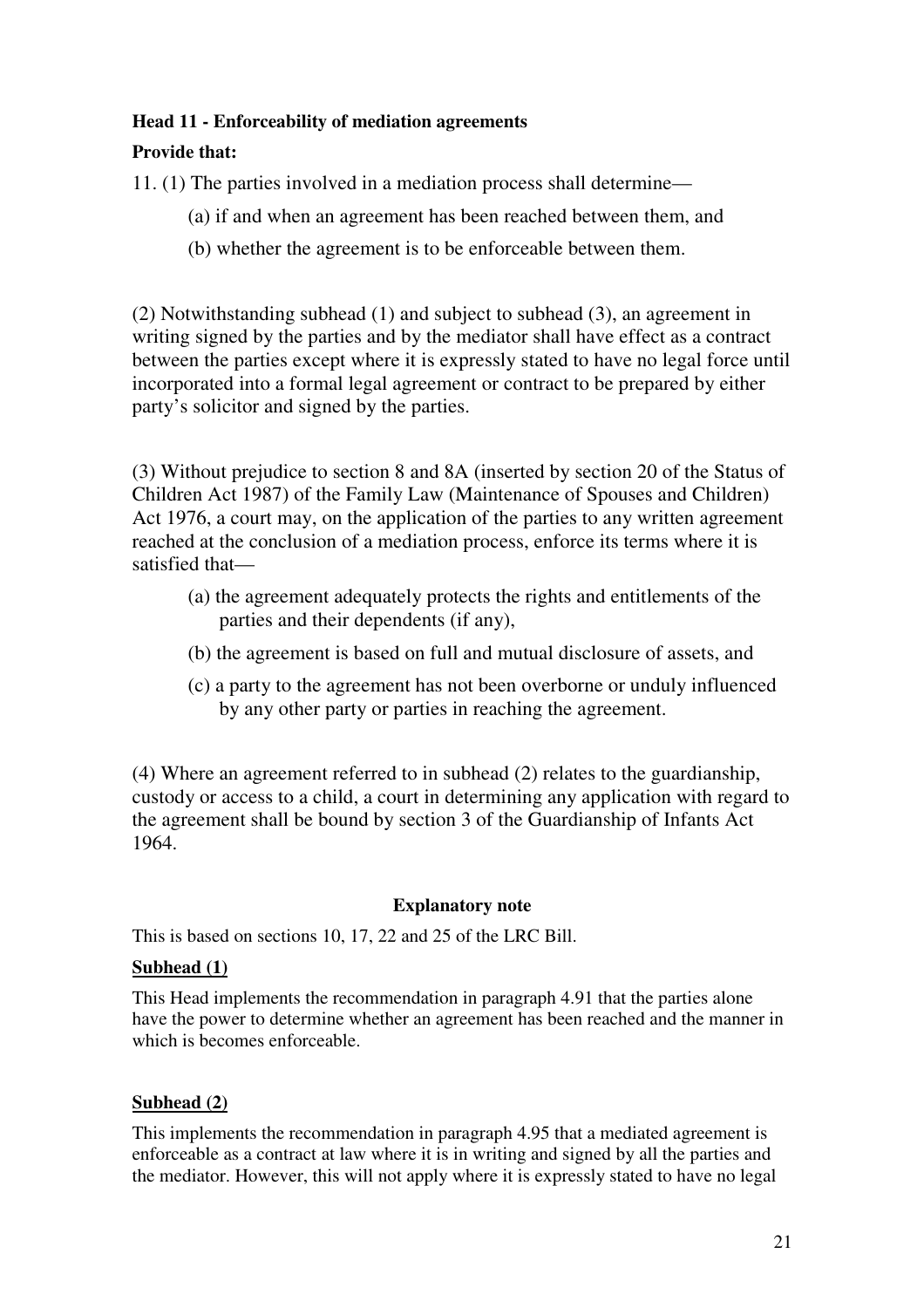force until incorporated into a formal legal agreement or contract to be prepared by either party's solicitor and signed by the parties. It is also subject to situations referred to in subhead (3), where the subject matter of the dispute may require a court order. This can arise, for example, in family law disputes where specific aspects of a case may require court approval of any settlement.

# **Subhead (3)**

This implements the recommendation in paragraphs 4.100 (and 6.47 in the case of an agreement in a family law dispute) that a court may, on the application of the parties to any written agreement reached at mediation, enforce the agreement. Under paragraphs (a) to (c), the court must be satisfied that the agreement adequately protects the rights or entitlements of the parties and their dependents (if any), that the agreement is based on full and mutual disclosure of assets, and that one party has not been unduly influenced or coerced another party in reaching the agreement.

The LRC text included an additional provision at sections  $17(2)$  and  $25(2)$ : "(and that it complies, where relevant, with any statutory requirement or provision of the Constitution of Ireland, including Article 41.3.2º)". This was intended to cover, for example, any agreement connected with a divorce (which is subject to the requirements of Article 41.3.2º of the Constitution and the Family Law (Divorce) Act 1996) or connected with the sale of goods (which is subject to the Sale of Goods and Supply of Services Acts 1893 and 1980 and Regulations such as the European Communities (Unfair Terms in Consumer Contracts) Regulations 1995 (SI No.27 of 1995)). It has been omitted from the General Scheme as it appears to be covered by the requirement on the court to "adequately protect" the "rights or entitlements of the parties and their dependents".

# **Subhead (4)**

Subhead (4) relates specifically to section 3 of the Guardianship of Infants Act 1964 which provides that in any proceedings before any court the custody, guardianship or upbringing of an infant, or the administration of any property belonging to or held on trust for an infant, or the application of the income thereof, is in question, the court, in deciding that question, shall regard the welfare of the infant as the first and paramount consideration.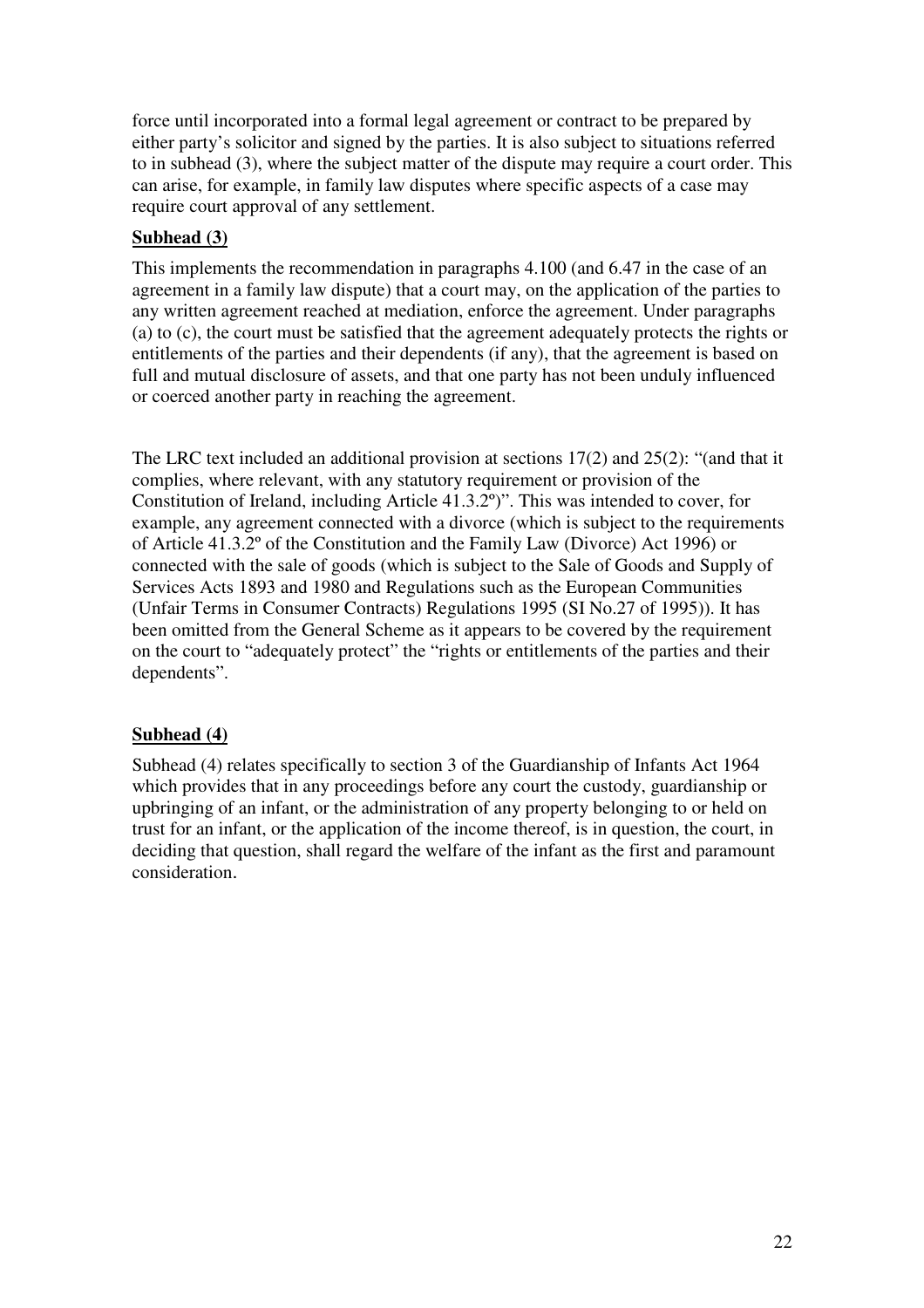## **Head 12 - Court inviting parties to consider mediation**

# **Provide that:**

12. (1) A court may—

(a) on the application of a party involved in civil proceedings, or

(b) of its own motion where it considers it appropriate having regard to all the circumstances of the case—

(i) invite the parties to use mediation to settle the dispute,

(ii) for this purpose direct the parties to attend an information session on the use and operation of mediation, and

(iii) draw the attention of the parties to the possibility of staying court proceedings under Head 15 to facilitate such mediation.

(2) Where the court invites the parties to use mediation or directs the parties to attend an information session on their use and the parties decide to enter a mediation process, the court—

(a) shall adjourn the proceedings,

(b) may make an order extending the time for compliance by a party with any provision of the relevant rules of court or of any order of the court in the proceedings,

(c) may make such other orders or give such directions as the court considers necessary to facilitate the effective use of mediation

(3) The provisions of this Act shall apply to any mediation arising from an invitation or direction under subhead (1).

(4) An application by a party under subhead (1) shall be made by motion to the court on notice to the opposing party not later than 28 days before the date on which the proceedings are first listed for hearing and shall, unless the court otherwise orders, be grounded upon an affidavit sworn by or on behalf of the party.

(5) In deciding whether it is appropriate to make an invitation under subhead (1), the court shall consider, in particular, whether mediation has a reasonable prospect of success and whether it is likely to assist the parties in resolving their dispute or an issue in the dispute.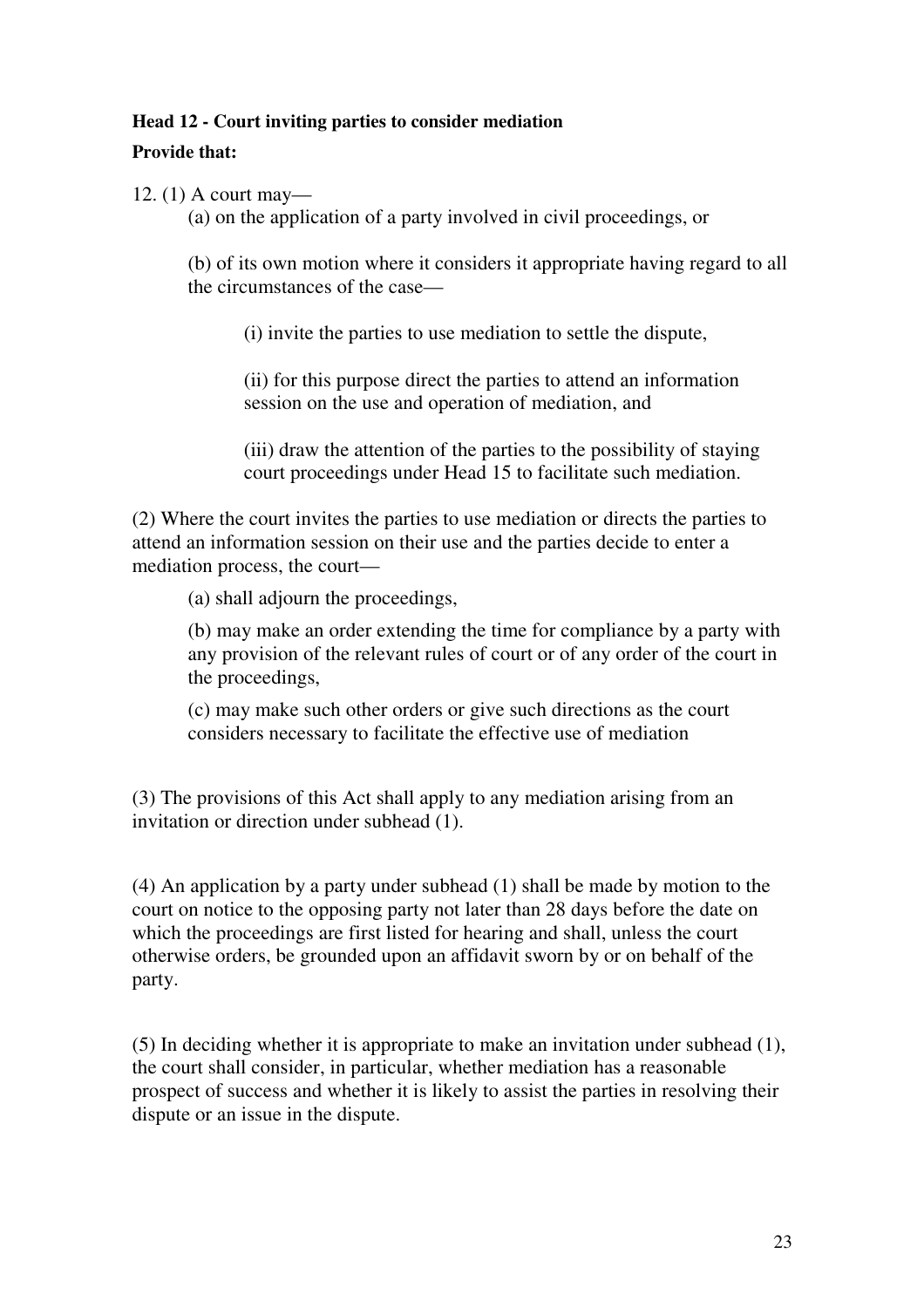(6) The power conferred by subhead (1) is without prejudice to any other discretionary power which the court may exercise at any time during the course of proceedings with a view to facilitating settlement of a dispute.

# **Explanatory note**

This Head is based on section 16 of the LRC Bill and also draws on S.I. No. 502 of 2010 which amended the Rules of the Superior Courts to make provision for mediation and conciliation to be considered by the parties.

# **Subhead (1)**

This implements the recommendation in paragraph 4.62 that a court may, either on the application of any party involved in proceedings or of its own motion, and where the court considers it appropriate having regard to the circumstances of the case, invite the parties to consider using mediation to settle the proceedings.

It also draws from S.I. No. 502 of 2010 which introduced a new Order 56A into the Rules of the Superior Courts. A key change in Order 56A is that the court can "direct" rather than "invite" the parties to attend an information session. This underscores the proposition that the parties can be directed to attend an information session on ADR but ADR processes, being voluntary, cannot be imposed on the parties.

# **Subhead (2)**

This implements the recommendation in paragraph 4.63 that where the parties decide, on the basis of the court's invitation, to use mediation, the court must adjourn the proceedings and may make an order extending the time for compliance by any party with any provisions of the relevant Rules of Court or of any order of the court in the proceedings, and may make such orders or give such directions as the court considers will facilitate the effective use of mediation.

## **Subhead (3)**

This implements the recommendation in paragraph 4.63 that where the parties decide, on the basis of the court's invitation, to use mediation, the provisions of the General Scheme will apply.

## **Subhead (4)**

This implements the recommendation in paragraph 4.64 of the LRC Report. The wording is based on Rule 3 of Order 56A and requires the application to be made not later than 28 days before the date on which the proceedings are first listed for hearing, to be on motion to the court on notice to the other party or parties and, unless the court directs otherwise, be grounded in an affidavit.

# **Subhead (5)**

This implements the recommendation in paragraph 4.71 that, in deciding whether it is appropriate to invite the parties to engage in mediation under subhead (1), the court must consider, in particular, whether mediation has a reasonable prospect of success and whether it is likely to assist the parties in resolving their dispute or issues in the dispute.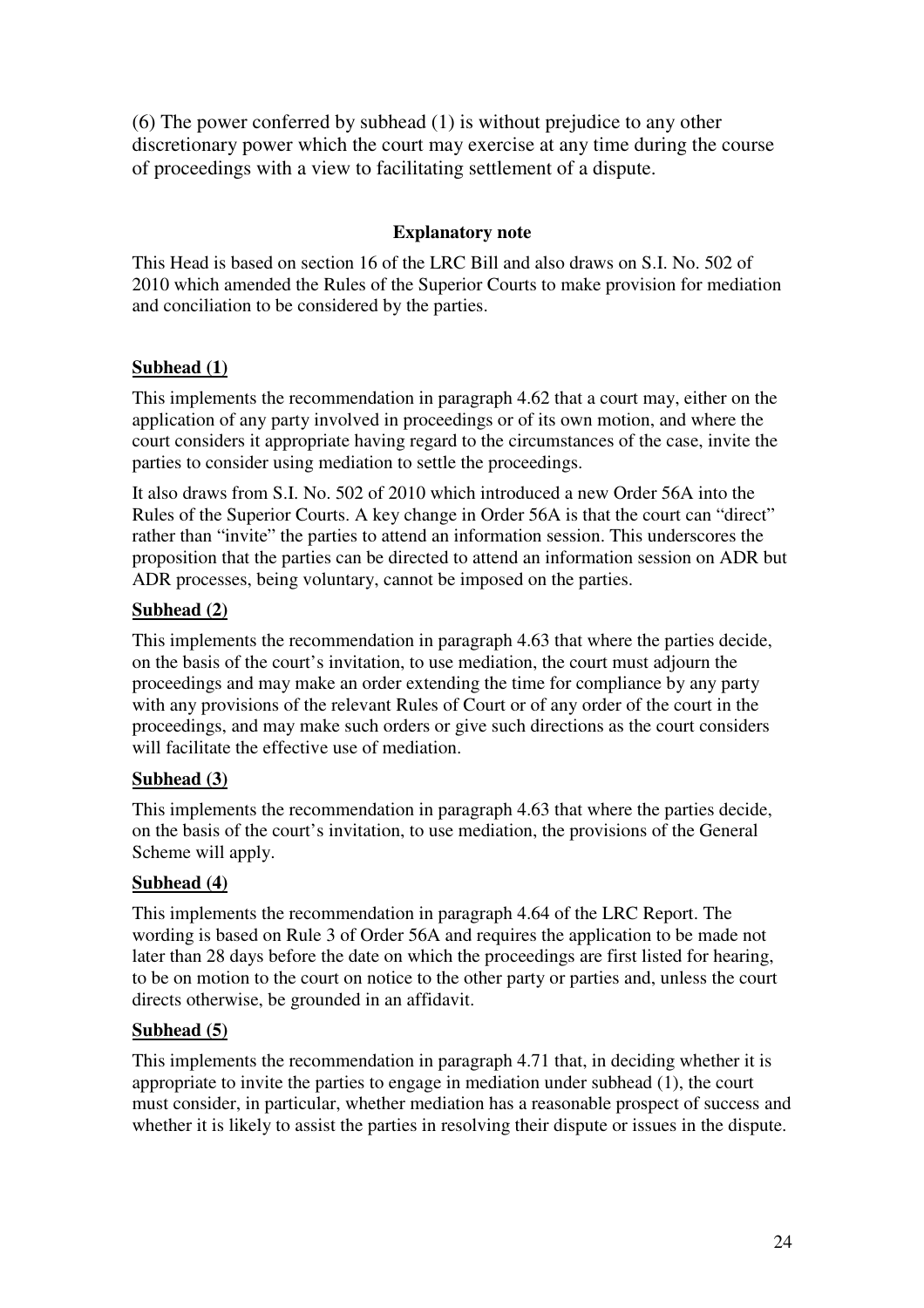# **Subhead (6)**

This confirms that the power conferred by subhead (1) is without prejudice to any other power of the court concerning its role in advising parties of the benefit of any form of process to settle their dispute. This includes existing statutory powers of the courts in:

- family law proceedings under the Family Law Act 1995 or the Family Law (Divorce) Act 1996;
- commercial cases in the High Court's Commercial Court List under the Rules of the Superior Courts 1986 (SI No.16 of 1986) (as amended by the Rules of the Superior Courts (Commercial Proceedings) Rules 2004 (SI No.2 of 2004)); or
- personal injuries actions under the Civil Liability and Courts Act 2004.

This also includes the use of the court's inherent powers to regulate its own proceedings of encouraging parties to settle civil proceedings. As the LRC notes in the Report, the courts often use their existing inherent powers to encourage resolution of disputes and this can take the form simply of adjourning the proceedings at an opportune point with a suggestion that the parties might consider resolving the dispute, or aspects of it, during the adjournment.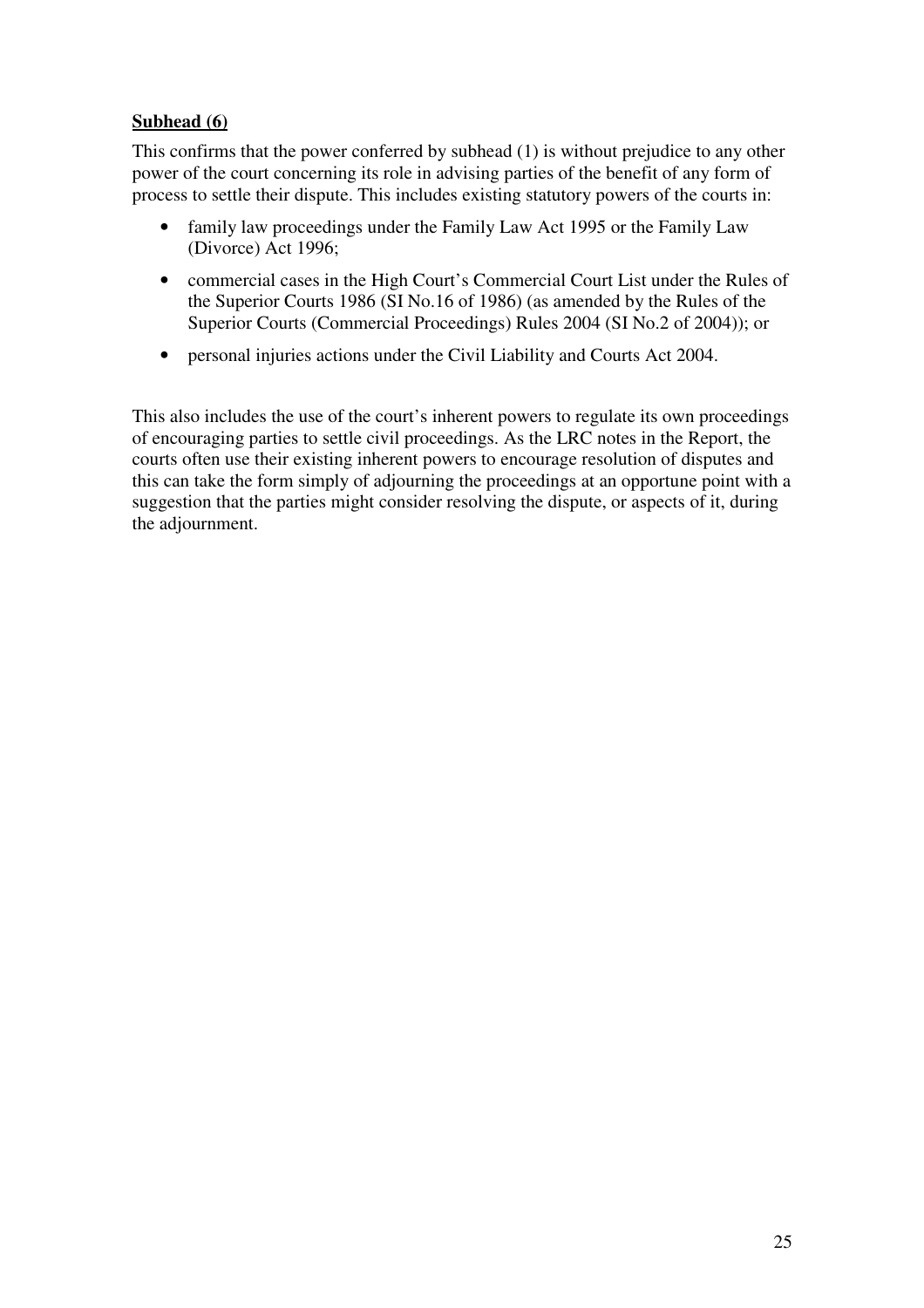# **Head 13 - Mediator report to court Provide that:**

13. (1) Where, following a court intervention under Head 12, the parties engage in a mediation process, the mediator shall prepare and submit a report on the outcome of the process to the court without comment or recommendation.

(2) Without prejudice to Head 10, the report under subhead (1) shall set out—

(a) a statement as to whether or not an agreement has been reached between the parties, and

(b) where an agreement has been reached, a statement of the terms of the agreement signed by the parties.

(3) A copy of a report prepared under subhead (1) shall be given to the parties at least 7 days prior to its submission to the court, except where otherwise agreed or directed by the court.

# **Explanatory note**

Section 19 of the LRC Bill provided that the content of a report to the court, if any, by a mediator or conciliator shall be limited to a neutral summary of the outcome of the mediation or conciliation and this was intended to reinforce the general confidentiality privilege of a mediator provided for under Head 10. The requirement to inform the courts on these lines does not impinge on the overall confidentiality of the mediation process. The words "Without prejudice to Head 10," in subhead (2) are intended to put this beyond doubt.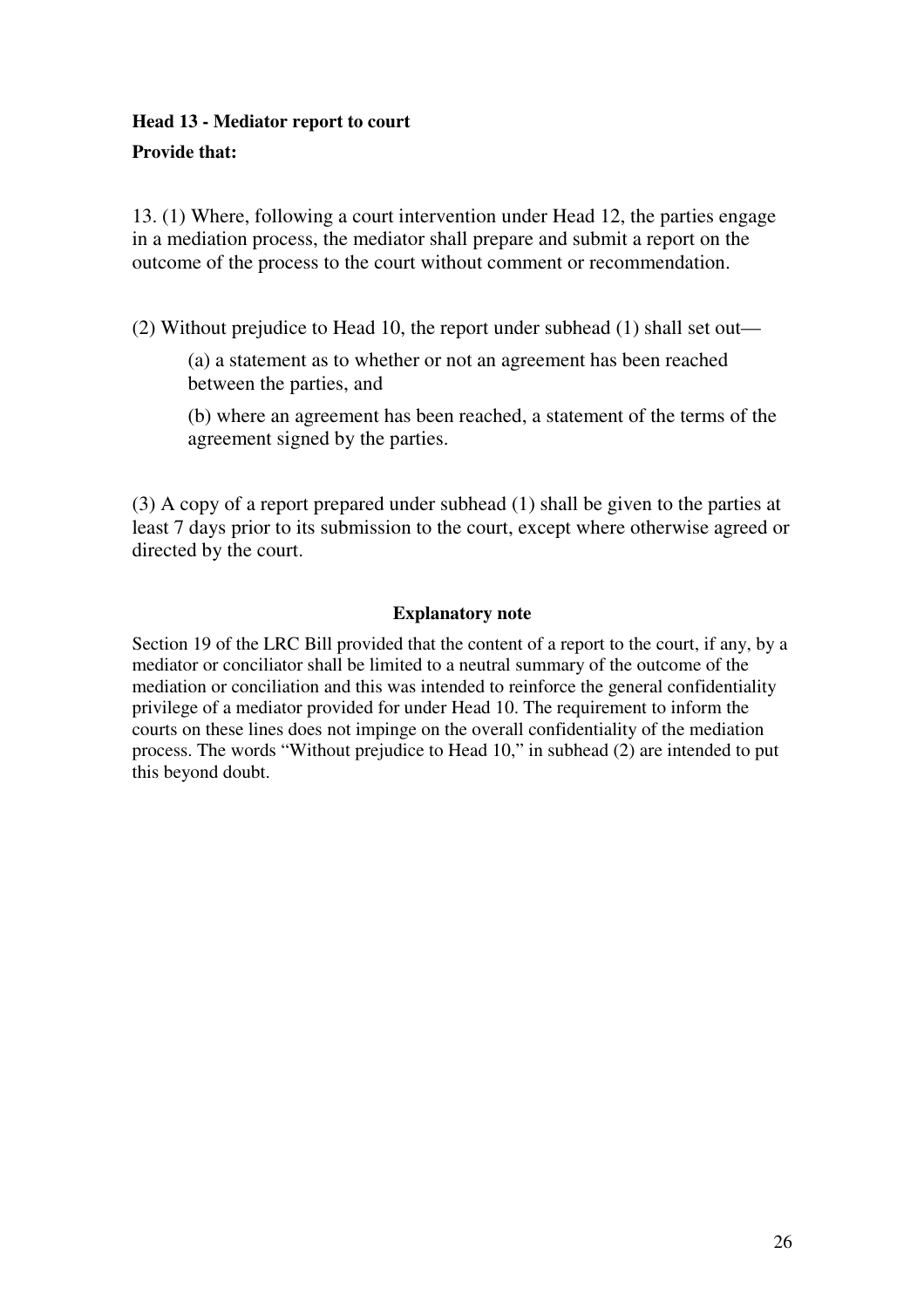# **Head 14 - Effect of mediation on limitation and prescription periods**

## **Provide that:**

14. (1) In reckoning a period of time for the purposes of a limitation period specified by the Statute of Limitations 1957 or the Statute of Limitations (Amendment) Act 1991, the period beginning on the day on which the dispute is referred to a mediation process and ending on the day which is 30 days after the mediation process ends shall be disregarded.

(2) The mediator shall inform the parties in writing of the date on which a mediation process ends.

#### **Explanatory note**

This Head is based on section 11 of the LRC Bill.

## **Subhead (1)**

This is based on section 50 of the Personal Injuries Assessment Act 2003 and makes provision for disregarding the Statutes of Limitations where a dispute has been referred to mediation. This approach is taken in S.I. 209 of 2011 giving effect to the Mediation Directive. It differs from the approach in the LRC draft Bill which allows the parties to agree to suspend the running of any relevant limitation period from the beginning of the mediation to the termination of the mediation, and such agreement in writing would operate to suspend the running of any relevant limitation period.

## **Subhead (2)**

This requires the mediator to inform the parties of the date on which the mediation concludes and is in line with Article 8 of the 2008 EU Directive 2008/52/EC on Mediation in Cross-Border Civil and Commercial Matters.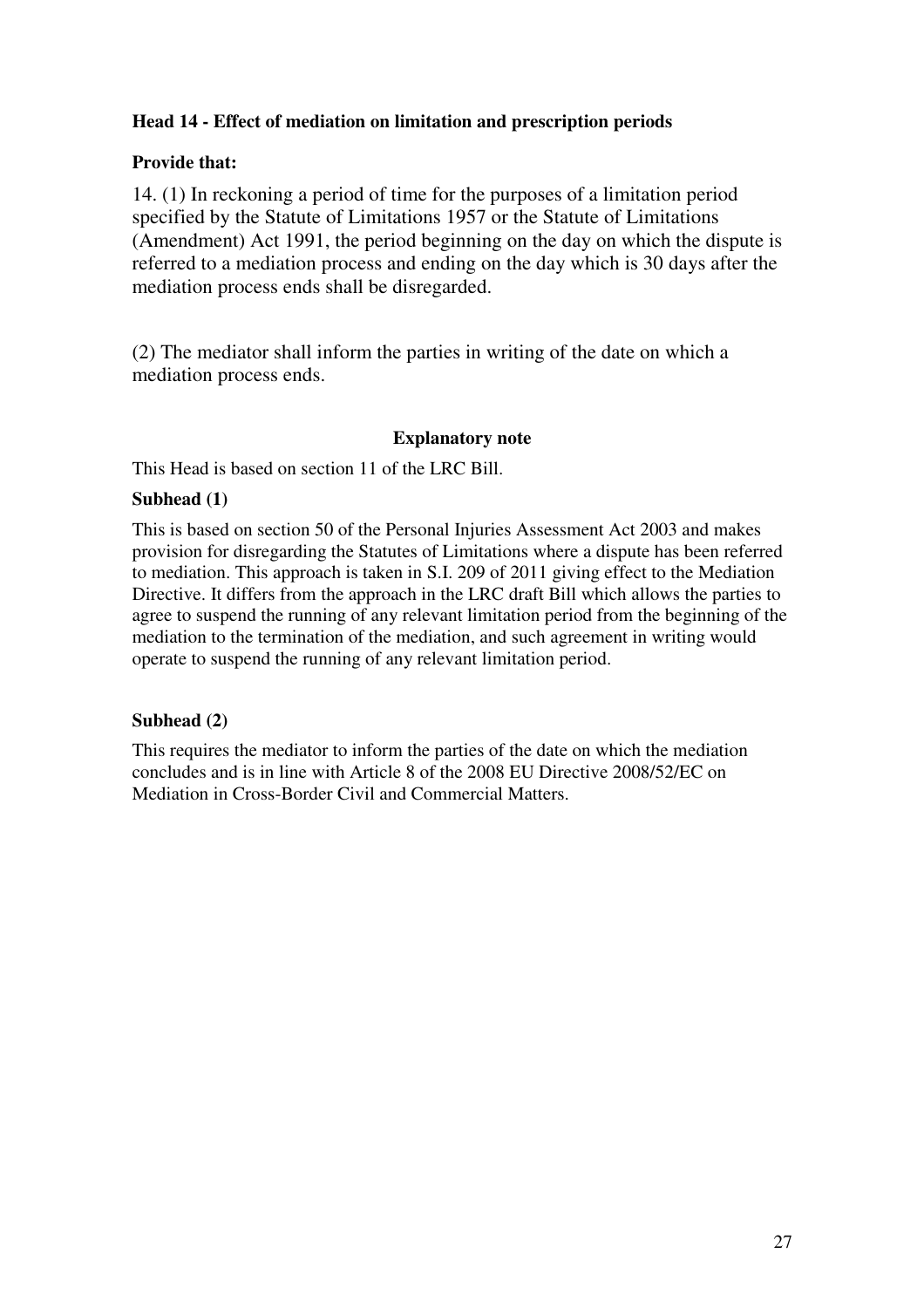# **Head 15 - Staying court proceedings to facilitate mediation process**

# **Provide that:**

15. (1) In this Head, "mediation clause" means a clause in writing entered into by the parties in which they agree to submit to mediation a dispute which has arisen, or which may arise, between them in respect of a defined legal relationship, whether contractual or not.

(2) Where—

(a) parties have entered into a mediation clause, and

(b) a party commences court proceedings in respect of a matter covered by it,

a party to the proceedings may at any time after an appearance has been entered and before delivering any pleadings or taking any other steps in the proceedings, apply to the court to stay the proceedings.

(3) The court shall make an order staying such proceedings if it is satisfied that—

(a) there is not sufficient reason why the matter in respect of which the proceedings have been commenced should not be dealt with in accordance with the mediation clause, and

(b) the applicant party was at the time when the proceedings were commenced, and still remains, ready and willing to do all things necessary for proper implementation of the mediation clause.

(4) In determining whether subhead (3)(a) applies, the court shall have regard to whether—

(a) the mediation clause is inoperable, otherwise incapable of being performed or void (including on the ground that the clause purports to deal with a matter to which this Act does not apply or is not otherwise permitted under Head 3), or

(b) the dispute between the parties concerns a matter which is subject to the mediation clause.

(5) It is a matter for the court to determine the severability of a mediation clause having regard to the circumstances of the case.

(6) A mediation clause may form part of a written contract between the parties or be in the form of a separate written agreement between them.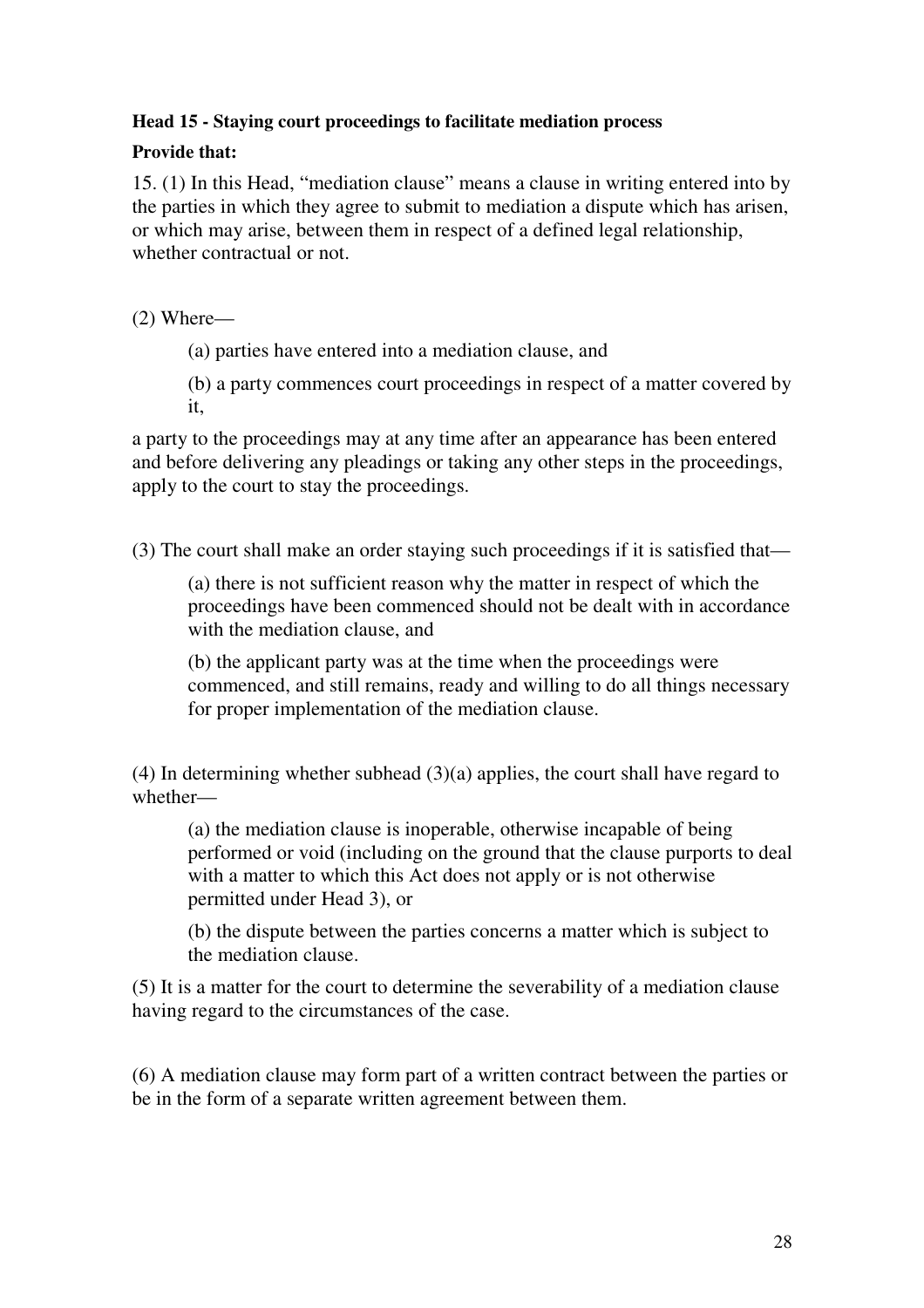## **Explanatory note**

This Head is based on section 13 of the LRC Bill and implements the recommendations in paragraphs 4.18, 4.19 and 4.20 of the LRC Report that a court must, in general, stay any proceedings where the parties have agreed in writing to submit to mediation any dispute which has arisen or which may arise between them, using a mediation clause. This mandatory requirement, which mirrors a court's powers under section 5 of the Arbitration Act 2010, is subject to certain conditions.

Subheads (2) to (4) are based on section 136 of the Pensions (Amendment) Act 2002 and are more easily understandable than those at section 13(2) and (3) of the LRC Bill.

## **Subhead (1)**

This is based on sections 13(1) and (6) of the LRC Bill and contains a definition of "mediation clause".

#### **Subhead (2)**

This provision means that a party who has entered into a mediation clause may apply to the court to stay any proceedings subsequently commenced in respect of any of the matters which are the subject of the clause. The LRC Bill provides that the application to the court to stay the proceedings can be made at "any time after the proceedings have been commenced". However the Head provides that such application can only be made "at any time after an appearance has been entered, and before delivering any pleadings or taking any other steps in the proceedings". This type of limitation is considered necessary as the LRC wording could allow for an application at the time when the court has considered submissions from the parties and is about to deliver its verdict.

#### **Subhead (3)**

Under this subhead, the court must stay any proceedings where it is satisfied that there is no sufficient reason why the matter in respect of which the proceedings have been commenced should not be dealt with in accordance with the mediation clause and the applicant was, at the time when the proceedings were commenced, and still remains, ready and willing to do all things necessary for the proper implementation of the mediation clause.

#### **Subhead (4)**

This is based on section 13(3) of the LRC Bill and sets out the matters that the court must take into account in determining whether the there is no sufficient reason why the matter in respect of which the proceedings have been commenced should not be dealt with in accordance with the mediation clause.

#### **Subhead (5)**

This implements the recommendation in paragraph 4.24 that it remains a matter for the court, having regard to the circumstances of each individual case, to determine the severability of mediation clauses.

#### **Subhead (6)**

This is based on section 13(5) of the LRC Bill and provides that a mediation clause may form part of a written contract between the parties or be in the form of a separate written agreement between them.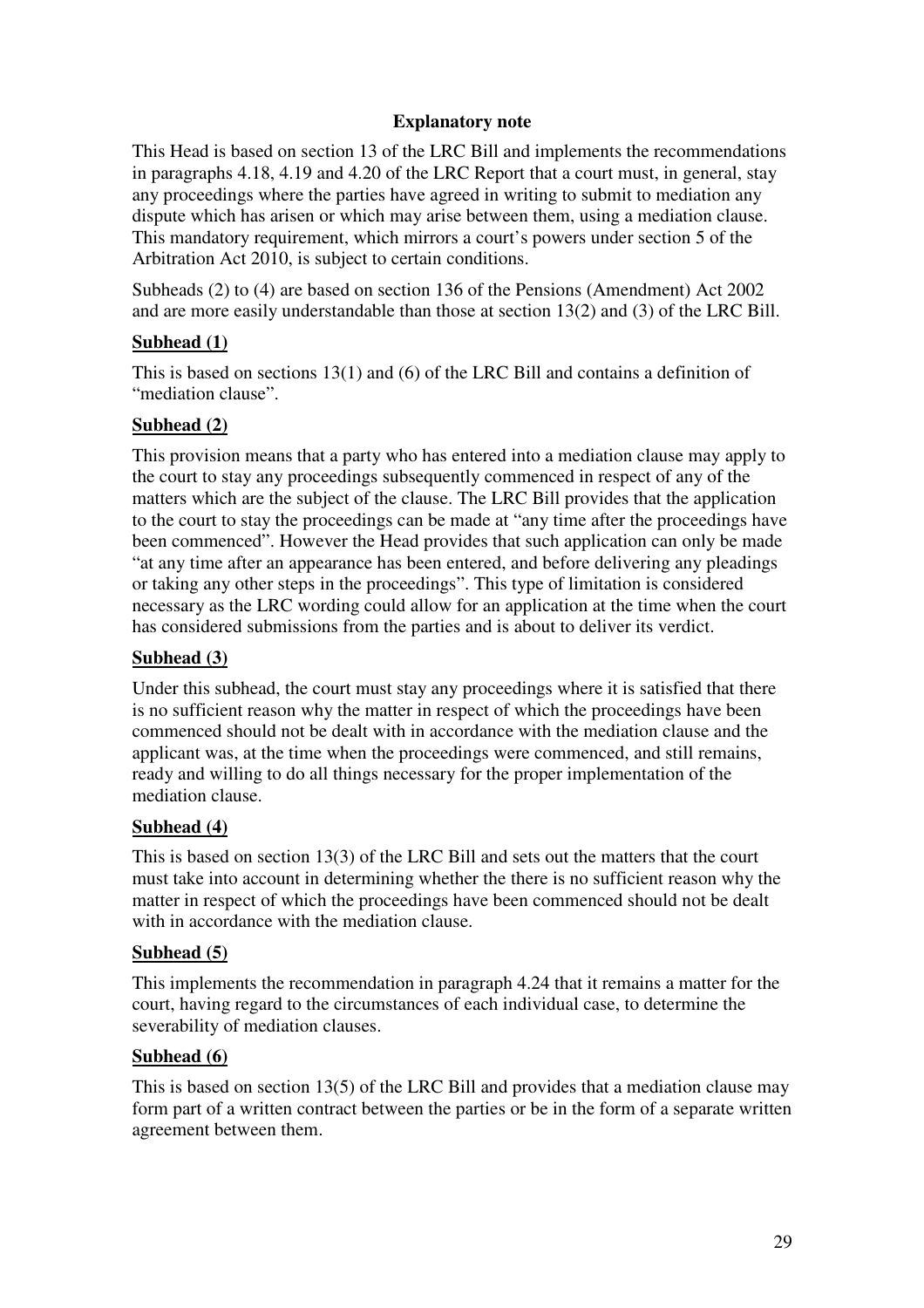# **Head 16 - Fees and costs**

# **Provide that:**

16. (1) Unless otherwise agreed or ordered by the Court –

 (a) the parties to the mediation shall pay the mediator and share equally the fees and costs of the mediation,

 (b) the fees and costs of the mediation shall be identified in advance of mediation, and unless otherwise agreed to, be furnished by the parties to the mediator or held on account by an agreed third party until the conclusion of the mediation and thereafter paid to the mediator,

 (c) a mediator who withdraws from a case shall return any unearned fee or unspent costs to the parties.

- (2) The fees and costs associated with mediation—
	- (a) shall be reasonable and proportionate to the importance and complexity of issues at stake and to the amount of work carried out by the mediator, and
	- (b) shall not be contingent on the outcome of the process.

(3) Before the agreement referred to in Head 6(2) is signed by the parties, the mediator shall explain to the parties the basis on which fees and costs referred to in subhead (1) will be charged and borne by the parties.

(4) Nothing in this Head shall be interpreted as preventing a party to civil proceedings from submitting to taxation of costs any bill of costs arising from the proceedings.

# **Explanatory note**

This Head reflects the LRC's view in paragraph 3.101 regarding information on costs for mediation.

## **Subhead (1)**

Subhead (1) provides general guidance in relation to the payment of fees and costs associated with the mediation. It states that, unless otherwise agreed between the parties or ordered by the courts, the fees and costs shall be shared equally by the parties, shall be paid in advance and, in the event that the mediator withdraws from the case any unearned fee or unspent cost shall be returned to the parties**.**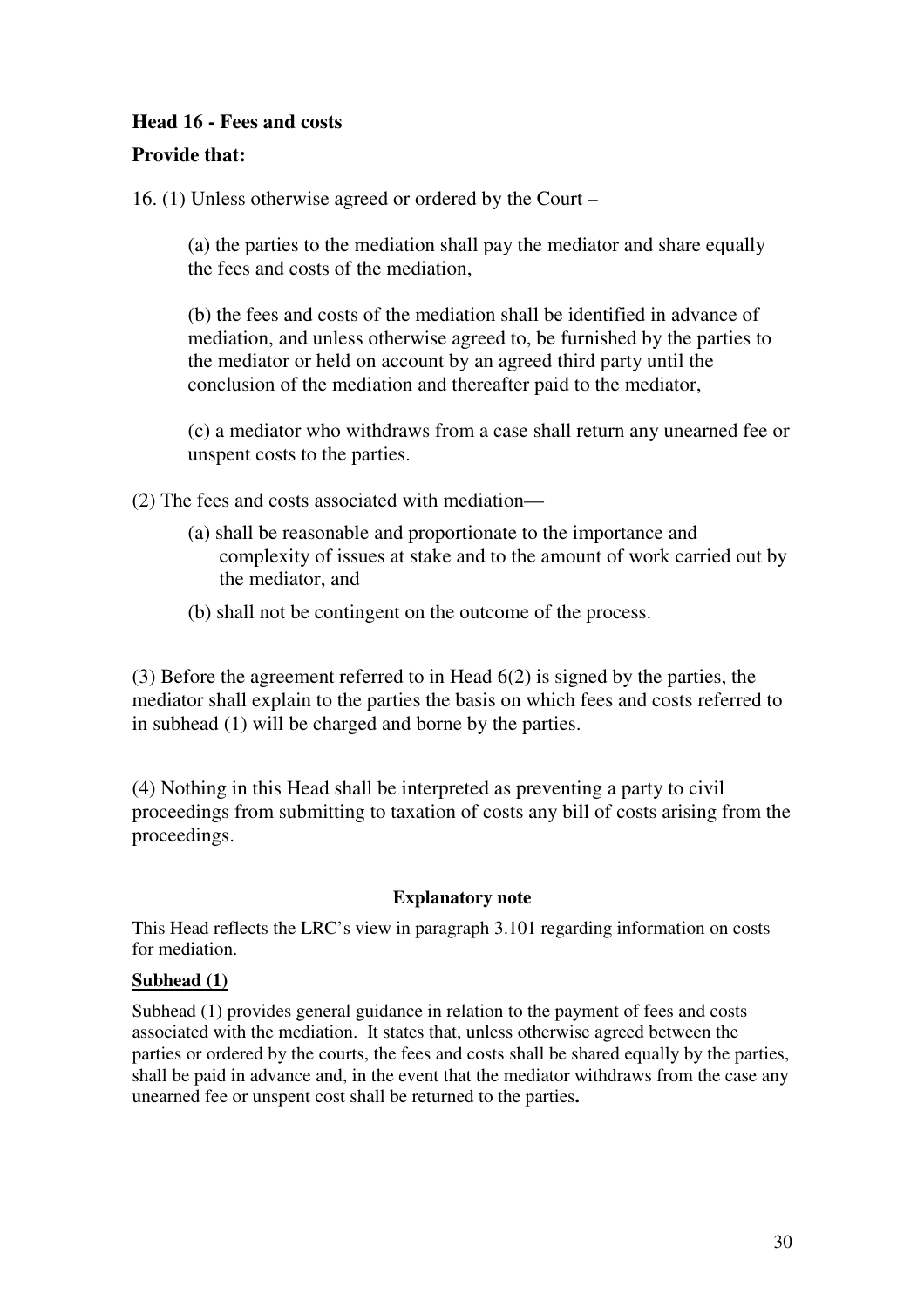# **Subhead (2)**

Paragraph (a) implements the recommendation in paragraph 3.104 of the LRC Report that the financial cost of mediation be reasonable and proportionate to the importance and complexity of the issue at stake and to the amount of work carried out by the mediator. Paragraph (b) is not in the LRC Bill but is referred to in paragraph 3.102 of the LRC Report: "in most codes of practice it is stressed that the fees charged by a mediator should not be contingent on the outcome of the mediation".

## **Subhead (3)**

This is a requirement on the mediator to explain the basis for charging the fees and costs and is linked to the written agreement referred to in Head 6(2). It gives effect to paragraph 3.103 that, in general, the financial cost of mediation is to be borne by the parties on the basis of a written agreement to that effect entered into at the beginning of the mediation process.

## **Subhead (4)**

This is based on section 9(2)(b) of the LRC Bill and preserves the entitlement of a party involved in civil proceedings in court to submit a bill of costs to taxation of costs. Inclusion of such a provision is questionable since it relates to court proceedings and not the mediation.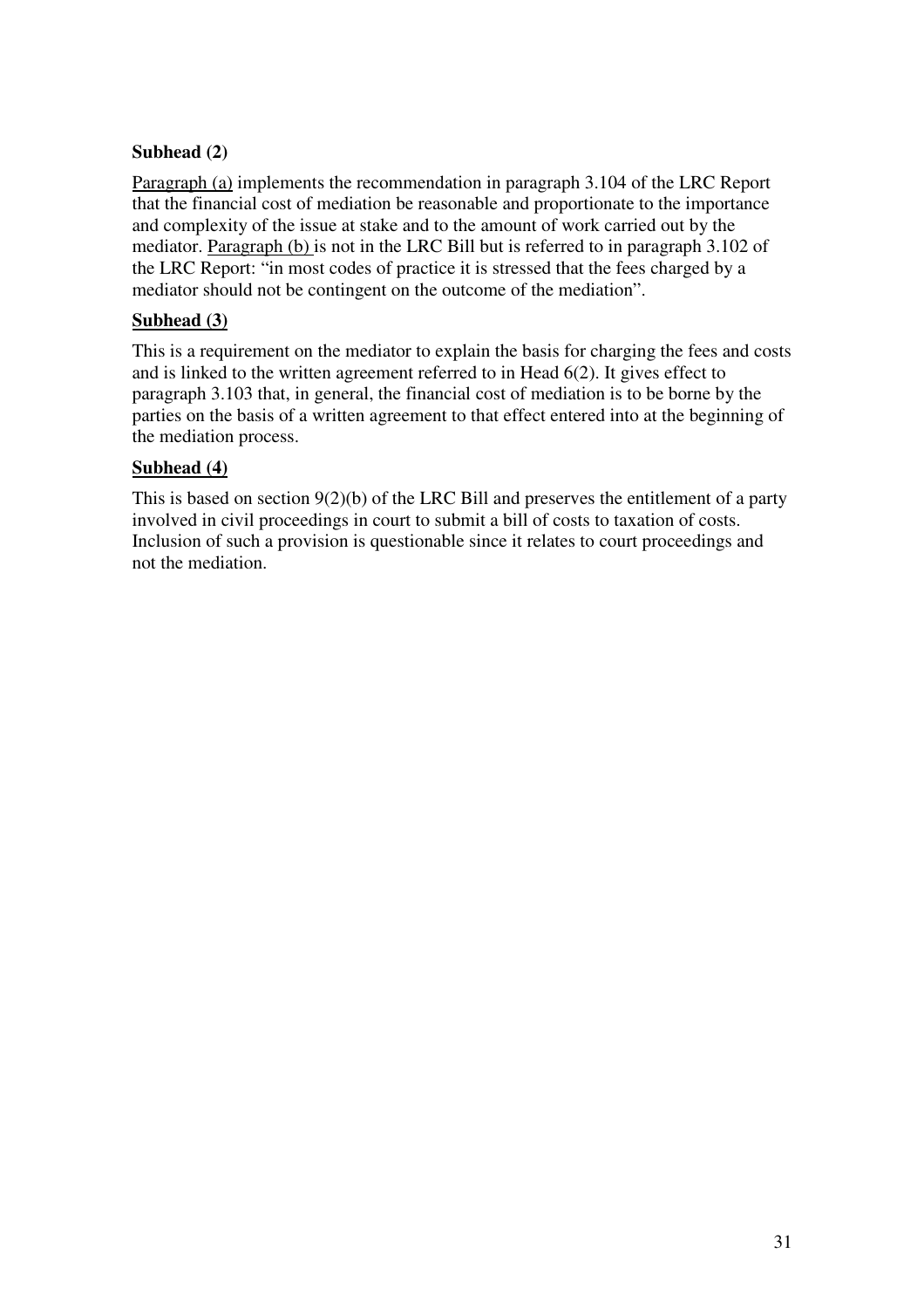# **Head 17 - Factors to be considered by court in awarding costs<sup>2</sup>**

# **Provide that:**

17 (1) In awarding costs in respect of proceedings referred to in Head 12, a court may, where it considers it just, have regard to—

(a) any unreasonable refusal of a party to consider using mediation where such a process had, in the opinion of the court, a reasonable prospect of success, and

(b) any unjustified refusal of a party to attend an information session following a direction under Head 12(1).

(2) In considering whether a refusal referred to in subhead  $(1)(a)$  is unreasonable, or refusal to attend an information session referred to in subhead (1)(b) is unjustified, the court shall have regard to such matters as it considers appropriate, including—

(a) whether the costs of mediation would have been disproportionately high, and

(b) whether any delay in setting up and attending mediation would have been prejudicial to a party.

(c) the overall circumstances relating to the proceedings and the conduct of the parties.

(3) Notwithstanding subhead (1), this Head shall not apply to family law proceedings which are heard in circumstances:

(a) where a party reasonably feared for his or her safety,

(b) where a party reasonably feared for the safety of a dependent child,

(c) where a party lacked resources for his or her own support,

(d) where a party lacked resources for the support of a dependent child

(e) where a party reasonably feared the loss of the family home, or that the family home would be rendered uninhabitable or the dissipation or disposal of assets to which proper claim could be made, or

 (f) where a delay of court proceedings could otherwise be detrimental to the welfare of a child.

 $\overline{a}$  $2^2$  S.I. No. 502 of 2010 amended Order 99 of the Rules of the Superior Courts to allow the Supreme Court or the High Court, in determining costs, to take into account a person's refusal or failure without good reason to participate in any ADR process.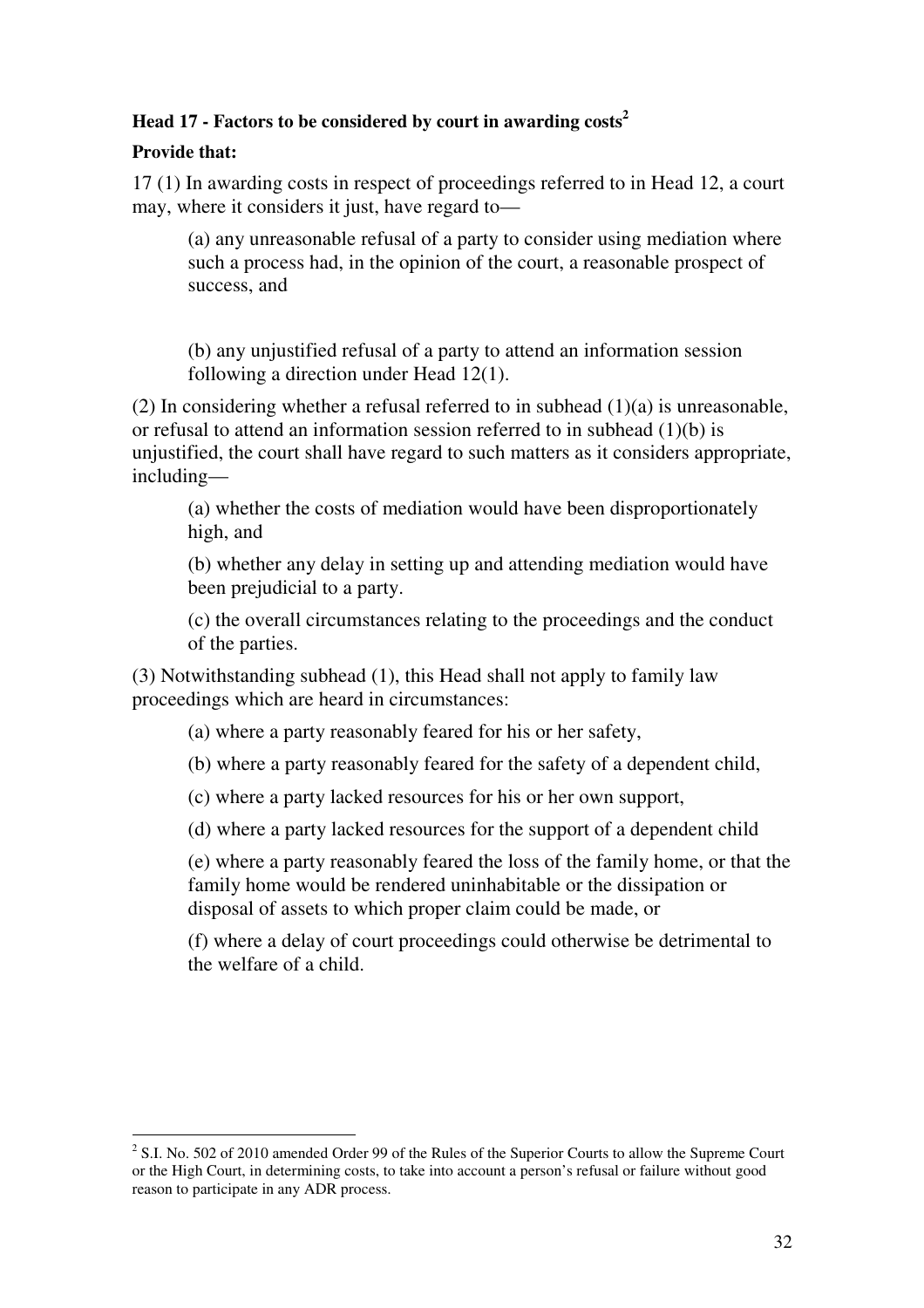## **Explanatory note**

# **Subhead (1)**

Paragraph (a) implements the recommendation in paragraph 4.115 of the LRC Report that, where a court has invited parties to consider using mediation under Head 12, the court, in awarding costs in the proceedings may, where it considers it just, have regard to any unreasonable refusal of any party to consider using mediation where such a process had, in the court's opinion, a reasonable prospect of success. Paragraph (b) is not proposed in the LRC Report but is considered a useful addition. It allows the court to have regard to any unjustified failure of a party to attend an information session following a direction under Head 12(1). It is reasonable that such a party should be at risk of additional costs if he or she fails to comply with the direction of the court to attend the information session.

This subhead is subject to subhead (3) which provides that it doe not apply to certain family law proceedings.

## **Subhead (2)**

This is based on paragraph 4.111 of the LRC Report. Without prejudice to the generality of matters which the court may take into account, it specifies three factors which may be taken into account.

# **Subhead (3)**

This subhead outlines the circumstances where the provisions of subhead (1) do not apply in family law proceedings.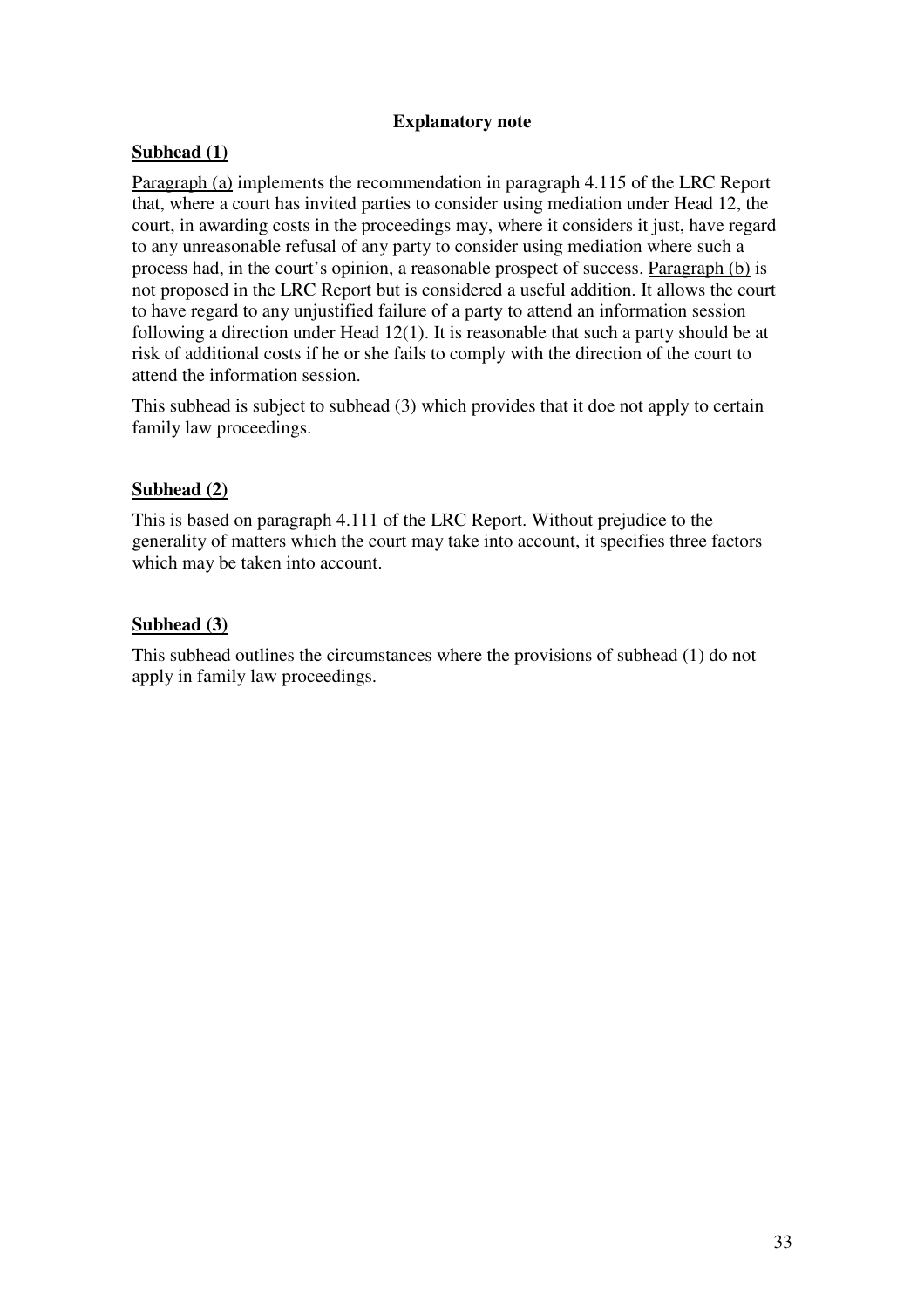## **Head 18 - Involvement of child in mediation in family law dispute**

# **Provide that:**

18 (1) If in a family law dispute a mediator considers it appropriate to involve the child of a party directly in the mediation process, the mediator shall—

(a) obtain the agreement of the parties,

(b) obtain the consent of the child, and

(c) provide or ensure the provision of appropriate facilities for involvement of the child in the process.

(2) In a family law dispute, a mediator may, having obtained the agreement of the parties, allow a suitably qualified adult to participate as a non-party participant on behalf of a child.

(3) In this Head, a "suitably qualified adult" means a person who —

(a) has been appointed guardian *ad litem* for the child,

(b) is over the age of 18 years and who is responsible for the care and welfare of the child, or

(c) has been appointed by the Health Service Executive under the Child Care Acts 1991 to 2007 to care for the child.

# **Explanatory note**

This is based on section 23 of the LRC Bill. As drafted by the LRC, this provision gives a very broad power to the mediator to involve a child in the mediation process. It allows the mediator to obtain the consent of the child for this purpose. This gives rise to issues concerning the age of the child from whom consent is being sought and the capacity of that child to give consent. Legal advice will be required as to whether the Head should set out specific safeguards in relation to the child or dependent and the process for obtaining consent. The reasoning of the LRC is contained in paragraphs 6.48 to 6.55 of their Report.

# **Subhead (1)**

This is intended to implement the recommendation in paragraph 6.54 of the LRC Report that if a mediator in a family law dispute considers that it is appropriate to involve any child directly in the mediation, the mediator must obtain the consent of the child and must provide, or ensure the provision of, appropriate facilities for this purpose.

The text of the LRC Bill has been modified to include, at paragraph (a) a provision requiring the agreement of the parties to the involvement of the child in the mediation. This is consistent with the proposition that the process is voluntary and a party may withdraw at any time. In these circumstances, it is not enough for the mediator to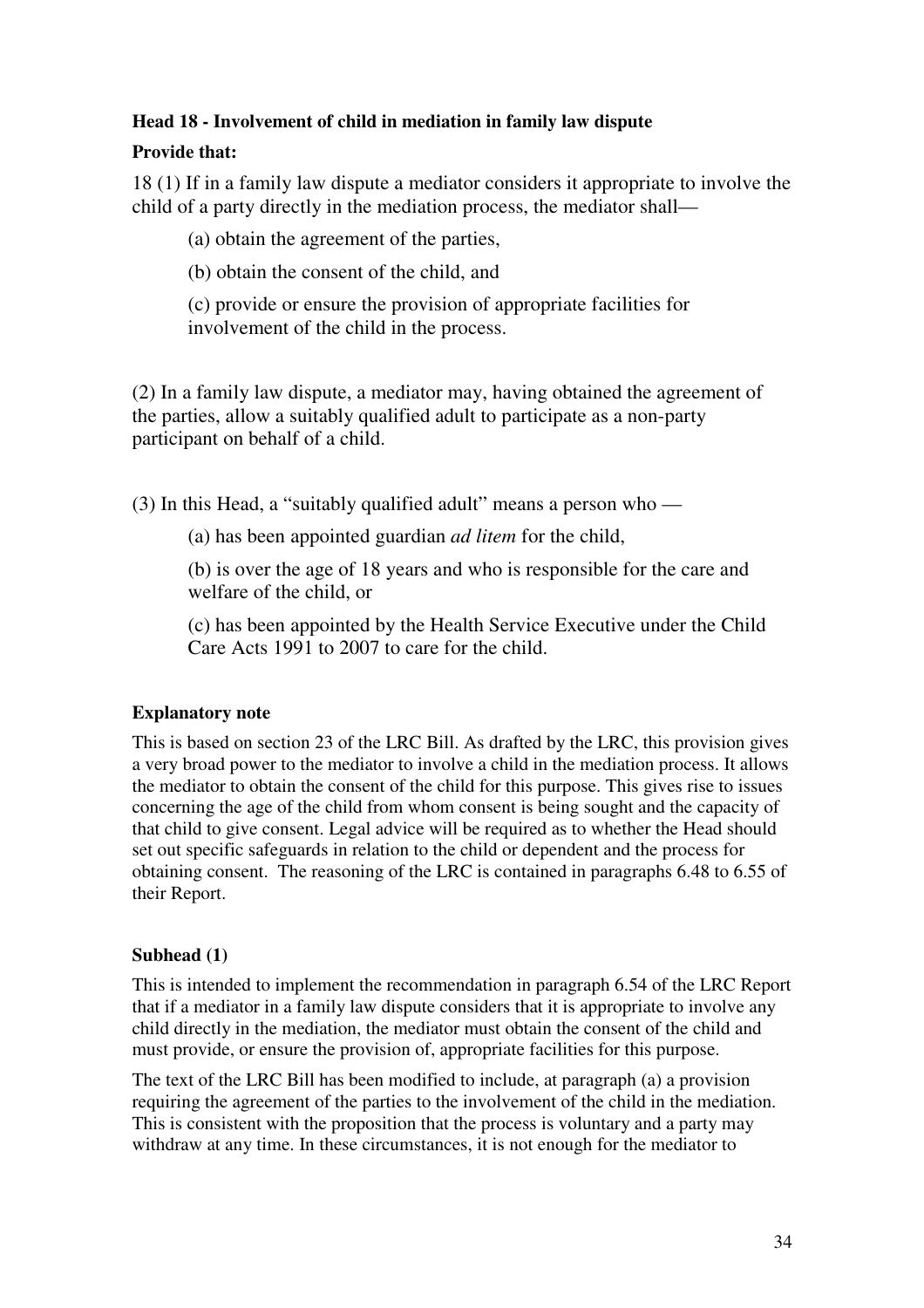"consult" with the parties in relation to the proposal to involve the child but must obtain their agreement.

# **Subhead (2)**

This is intended to implement the recommendation in paragraph 6.55 that a mediator (having consulted the parties) may allow a suitably qualified adult (which may include a person who has been appointed as a guardian *ad litem*) to participate as a non-party participant on behalf of a child. The text of the LRC Bill has been modified to require the agreement of the parties to the involvement of the "suitably-qualified adult" in the mediation. This reinforces the voluntary nature of mediation.

# **Subhead (3)**

This defines what is meant by "suitably qualified adult". It refers to a guardian *ad litem*, who will have been appointed by the court; a person over 18 years of age who is responsible for the care and welfare of the child, e.g. a relative who has been looking after the child; or a person appointed by the HSE under the Child Care Acts.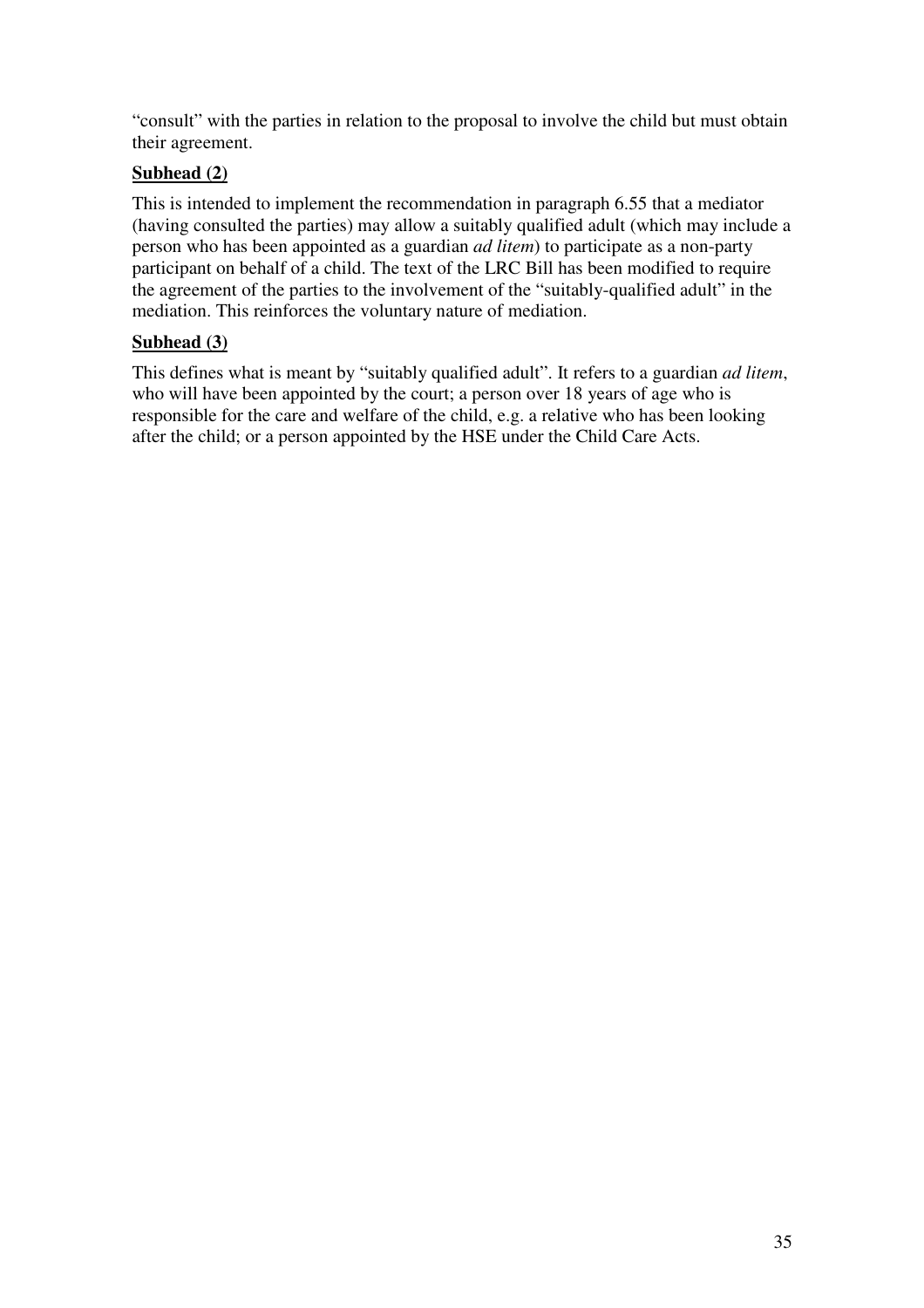## **Head 19: Liability for civil damages**

## **Provide that:**

19. A mediator acting in accordance with the provisions of this Bill, shall not be liable for civil damages for any statement, decision or omission made in the process of mediation unless the act or omission is made –

- (a) in bad faith with malicious purpose, or
- (b) in a manner exhibiting wilful or wanton disregard of human rights or for an individual's safety, or
- (c) in the case of a dispute relating to a child or children without due regard to the welfare and safety of a child or children.

#### **Explanatory Note**

This head provides that, save in certain stated circumstances, a mediator providing mediation according to the provisions of this Bill shall not be liable for civil damages. The consideration is that the mediator will be performing a quasi-judicial function under the Bill and therefore should have protection from civil liability.

It should also be noted that, under Head 9(3), evidence introduced into or used in a mediation that is otherwise admissible or subject to discovery in civil proceedings outside mediation shall not be or become inadmissible or protected by privilege in such proceedings solely because it was introduced into or used in a mediation process